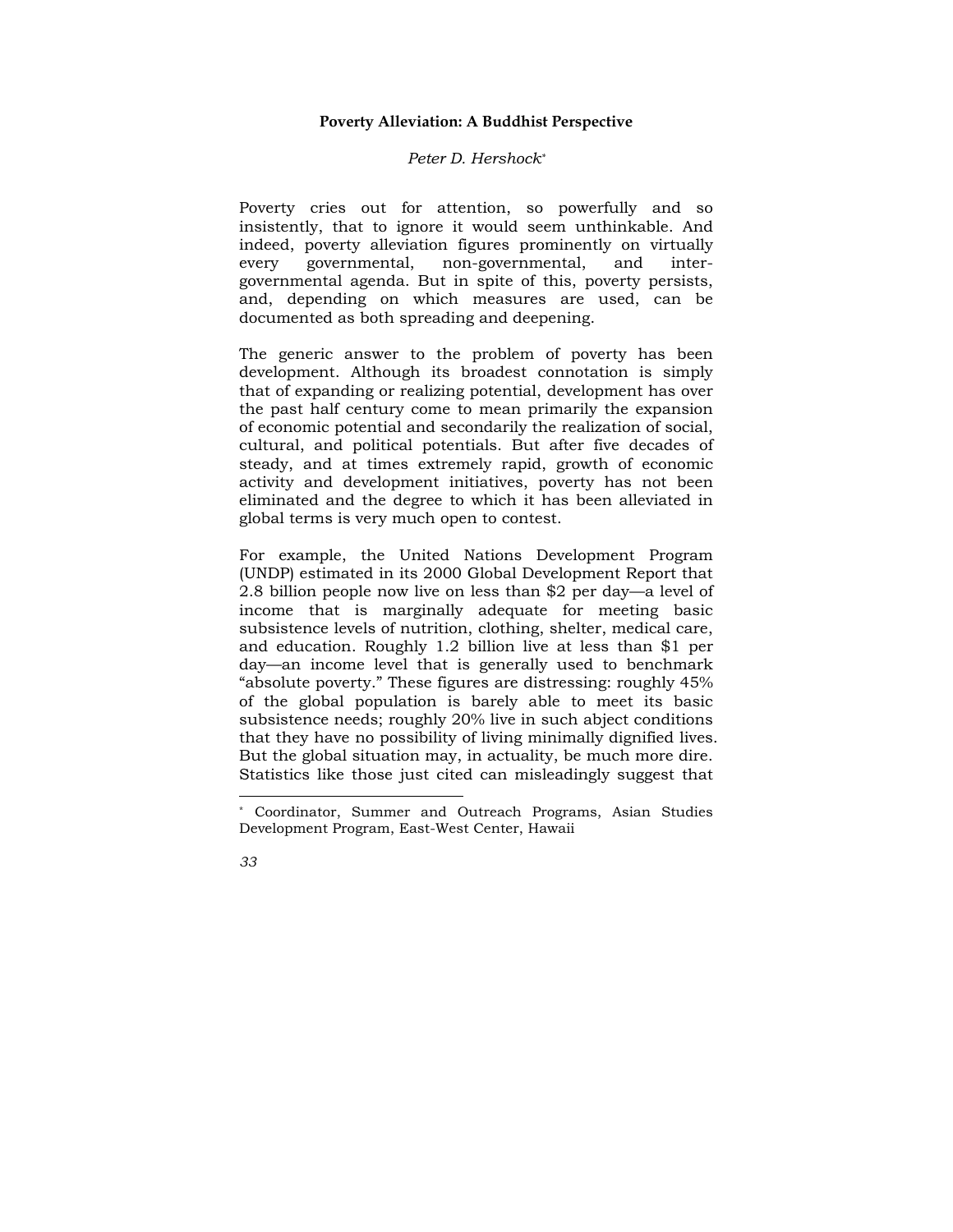poverty has been effectively eliminated in developed countries and that great progress has been made in rapidly developing countries like China where the percentage of the population living on less than \$1 per day has dropped from roughly 45% to less than 16% over the past thirty years. According to US Census Bureau estimates, however, roughly 20% of all American children and 13% of the general population live in poverty. And perhaps more tellingly, 35% of the population will drop below the poverty line for some period of time in the course of any given year—an indication of the precarious nature of basic economic security in what is broadly regarded as the most wealthy country in the world.

The light shed by such statistics on the correlation between economic development and poverty alleviation has been interpreted in a variety of ways. But what they make undeniably manifest is the fact that economic development does not, in and of itself, lead to the alleviation of poverty. On the contrary, even where economic growth and development has been most successfully valorized—as in the U.S.—poverty can actually deepen. What is less clear is what would happen if poverty alleviation, not economic growth and development, were made primary. That is, would poverty alleviation, skillfully enough understood and practiced, be capable of promoting sustained economic growth and development? It is my own conviction that it would, but in ways that would fundamentally reshape and redirect global patterns of social, economic, and political interdependence.

I want to suggest that poverty alleviation is crucial to any truly sustainable development process and, in fact, is an eminently effective and efficient driver of any such process. In contrast, any development process that does not actually alleviate poverty will tend to accommodate and eventually institutionalize it, effectively making more and more room for the poor as the benefits of economic expansion flow decisively elsewhere. In making a case for such an understanding of the relationship between poverty alleviation and development, I will draw on resources from Buddhist thought and practice,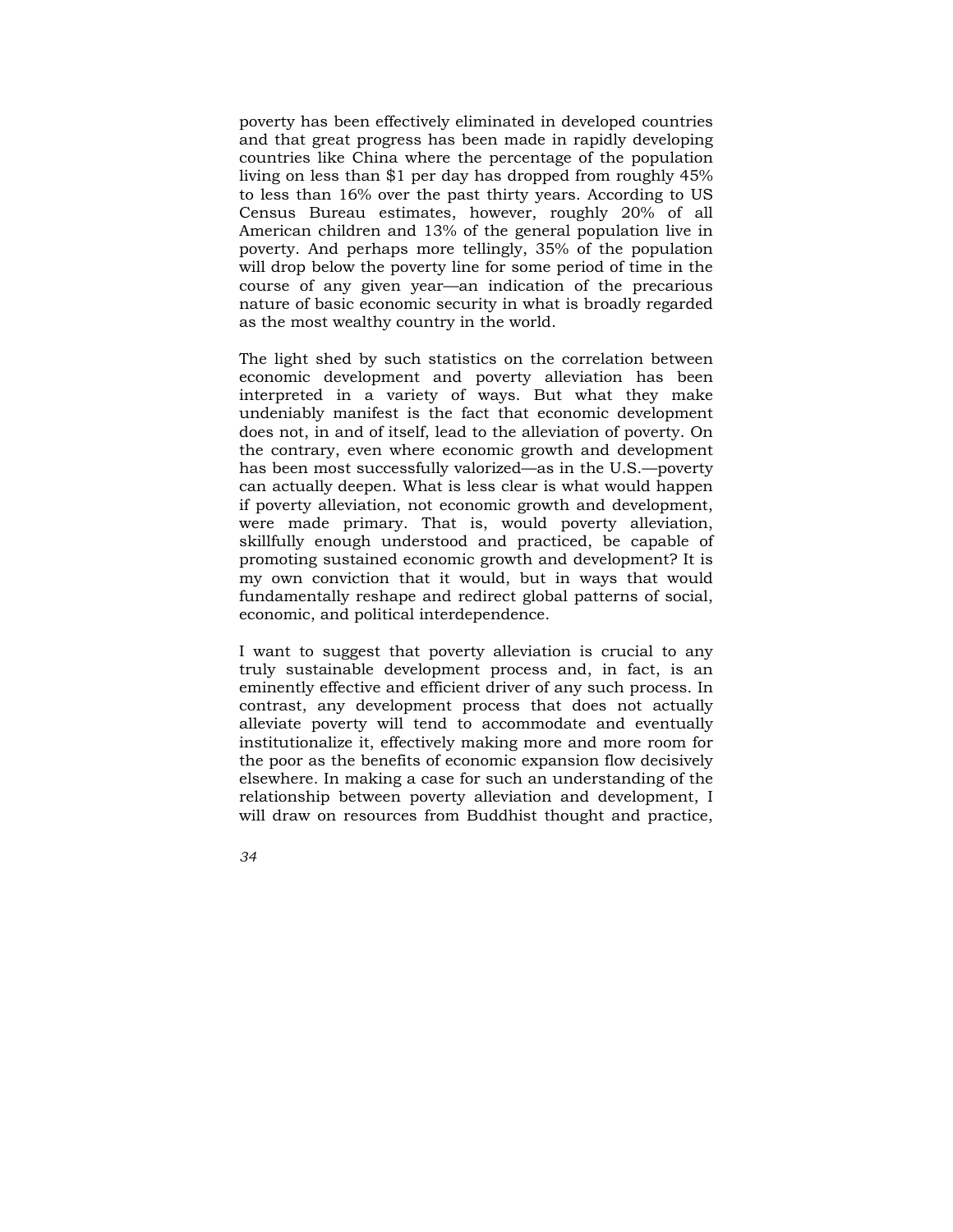particularly in identifying the meaning and conditioned origination of poverty.

# **Buddhism and Poverty**

It is a basic teaching of Buddhism that, for the purpose of ending or resolving suffering, all things should be seen as having no-self or essential nature. Put somewhat differently, no thing should be seen as literally existing or "standing apart" from all other things in self-sustained independence. On the contrary, all things should be seen as arising interdependently (*pratitya-samutpada*) and as ultimately empty (*sunya*) of any permanently abiding essence.

Poverty, then, does not truly exist. It is not an independent existent and is neither self-originating nor self-sustaining. Rather, poverty obtains because of a particular confluence of conditions, a particular pattern of relationships that emerges and is sustained over time. Given their most robust readings, the teachings of interdependence and emptiness direct us toward seeing that this pattern of relationships is not ultimately divorced from the patterns of relationship through which each of us has come to be both who and as we are. There is ultimately no dividing line, no ontological break, between the pattern of relationships that are constitutive of poverty and those that are constitutive of each and every one of us. In short, we cannot divorce ourselves completely from the conditions that give rise to poverty. In some degree, we are intimate with the poor and their suffering. If we believe otherwise, that can only be a function of our own ignorance of the horizonless interdependence that obtains among all things. This ignorance is itself a primary condition for suffering.

In the *Ina Sutta* (*Anguttara Nikaya* VI.45), the Buddha stated that, "poverty is suffering." Indeed, poverty is suffering of a particularly egregious sort. The first part of the sutta details the consequences that ensue from material poverty: debt, interest payments, being hounded when falling arrears, and bondage. Falling into poverty means losing the ability to meet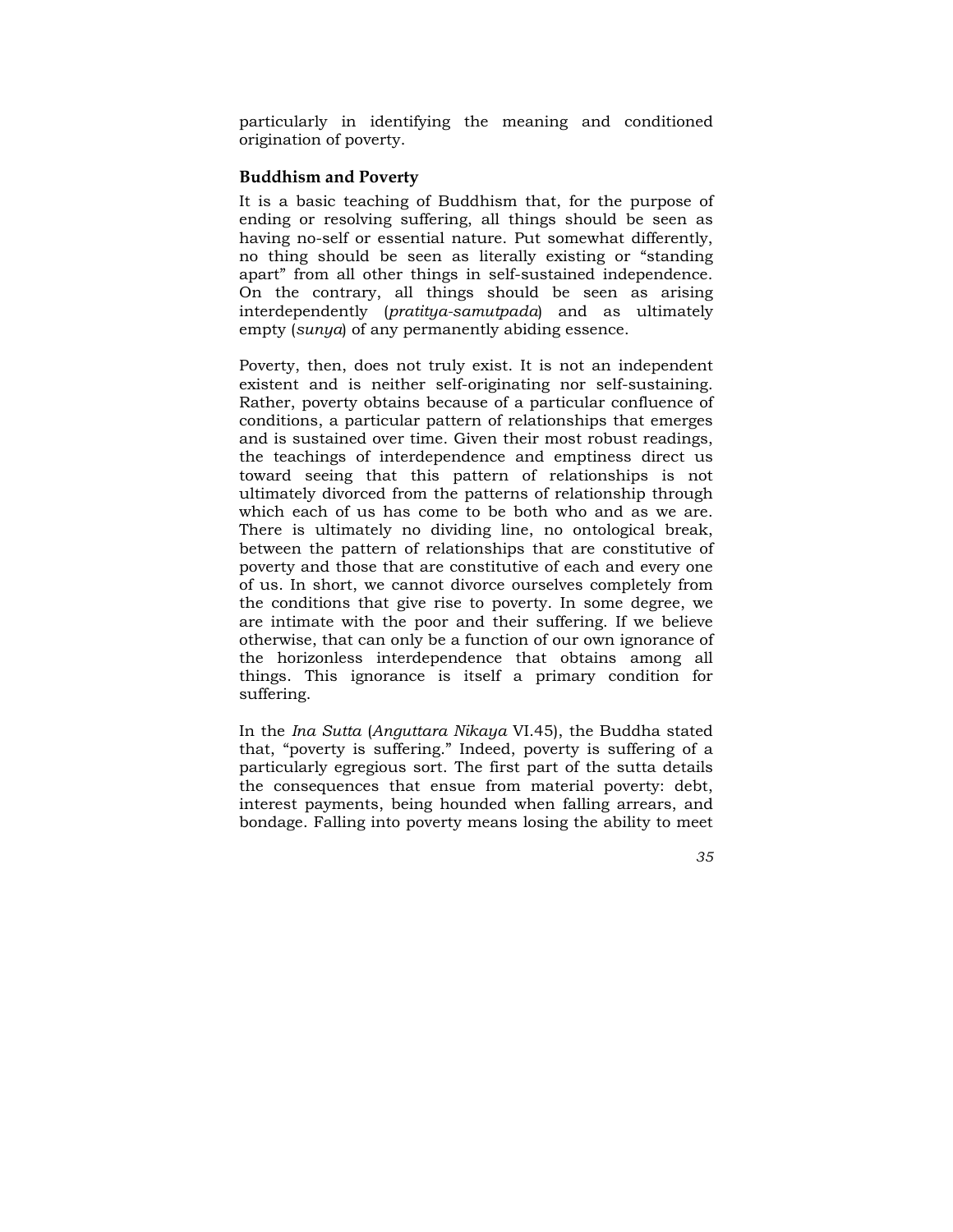one's own needs. If this condition persists, one is subject to a pattern of dependence on others that is associated with shouldering burdens in excess of meeting one's own needs and, finally, with punishing isolation from others. Unalleviated, poverty results in being deprived of even the most basic freedoms.

In the second part of the sutta, the Buddha poses an analogy that makes it clear that poverty is not solely or even most crucially about material deprivation. "In the same way, monks, whoever has no conviction with regard to skillful mental qualities, no sense of conscience with regard to skillful mental qualities, no sense of concern...persistence...[or] discernment with regard to skillful mental qualities is…said to be poor, destitute, and without means." (*Anguttara Nikaya*, VI.47) There are at least two important implications of this passage. First, it draws an analogy between the debts, interest payments, hounding, and bondage that result from material poverty and the full range of compounding and ultimately freedom-curtailing experiential outcomes associated with unskillful qualities of attention. Most simply put, ignorance begets suffering. But in addition, the passage also suggests that in the broadest, and finally, most important terms, all poverty can be traced to unskillful (*akusala*) patterns of awareness. In short, poverty is ultimately rooted in deficient and/or misdirected patterns of attention, both resulting from and resulting in ignorance and unskilled qualities of relationship.

The *Ina Sutta* thus depicts material deprivation as less a cause of conflicted patterns of interdependence than as a particular result of them. The terms for poverty and the poor most commonly used in the Pali canon—*daliddata* and *dalidda*—are very telling in this regard. Conceptually, these terms center on vagrancy and begging. They point to such severe breakdowns of normal patterns of social and economic interdependence that one no longer has either a place to call one's own or any means of meeting the most basic requirements for food, shelter, and clothing. At the same time,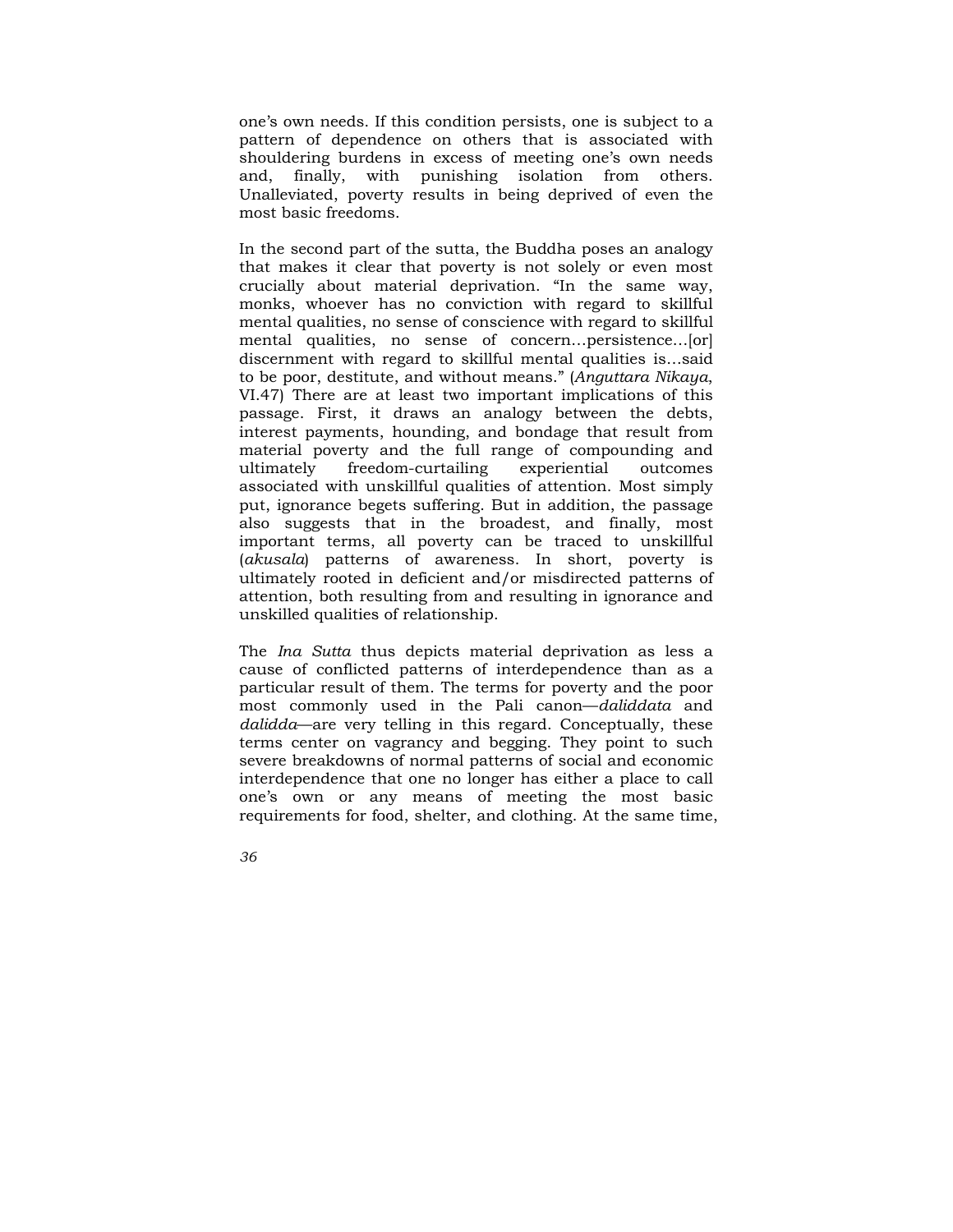the early canon endorses in the most positive terms possible the benefits of the homeless life of the monk or nun in which one's basic subsistence needs are met through ritualized seeking of alms. It is not the mere fact of material lack that determines if a person is poor or living in poverty, but rather how he or she experiences this lack—as being left wanting or with contentment. The facts of a situation are less crucial than its meaning.

This reading of poverty is given broad support in the positive virtues that are associated with the "homelessness" of monastic life. The early canon is replete with passages extolling the simple life of absolutely minimal material possessions and few wants—a life that is explicitly ordained for members of the Sangha and which is *appicchata* or "content with little." In keeping with this implicit valorization of 'poverty', texts like the *Rattaphala Sutta* renounce material wealth and the complicated patterns of desire associated with it, while holding in highest esteem "noble wealth" (*ariya dhana*) that is centered on building up faith (*saddha*), moral clarity (*sila*), and wisdom (*panna*) and is conducive to sustained Buddhist practice and the realization of freedom from suffering.

The rhetorical strategy of critically inverting the meaning and valorization of poverty and wealth to foster appropriate practice reflects the Buddha's commitment to making the fullest possible use of situational resources in his teaching. For instance, when teaching members of the brahmin caste, the Buddha similarly reframed the meanings of "brahmin" and "sacrifice" in order to turn this audience away from troubling patterns of relationship and identity. Using as points of departure familiar elements of their own lives elements that presently commit them to cycling in samsara the Buddha would skillfully guide his brahmin audience toward moving in the direction of nirvana. Beginning with what is intimately apparent—the situation of a particular audience, as it has come to be (*yathabhutam*)—the Buddha discloses how *this* place, *this* situation, can be understood as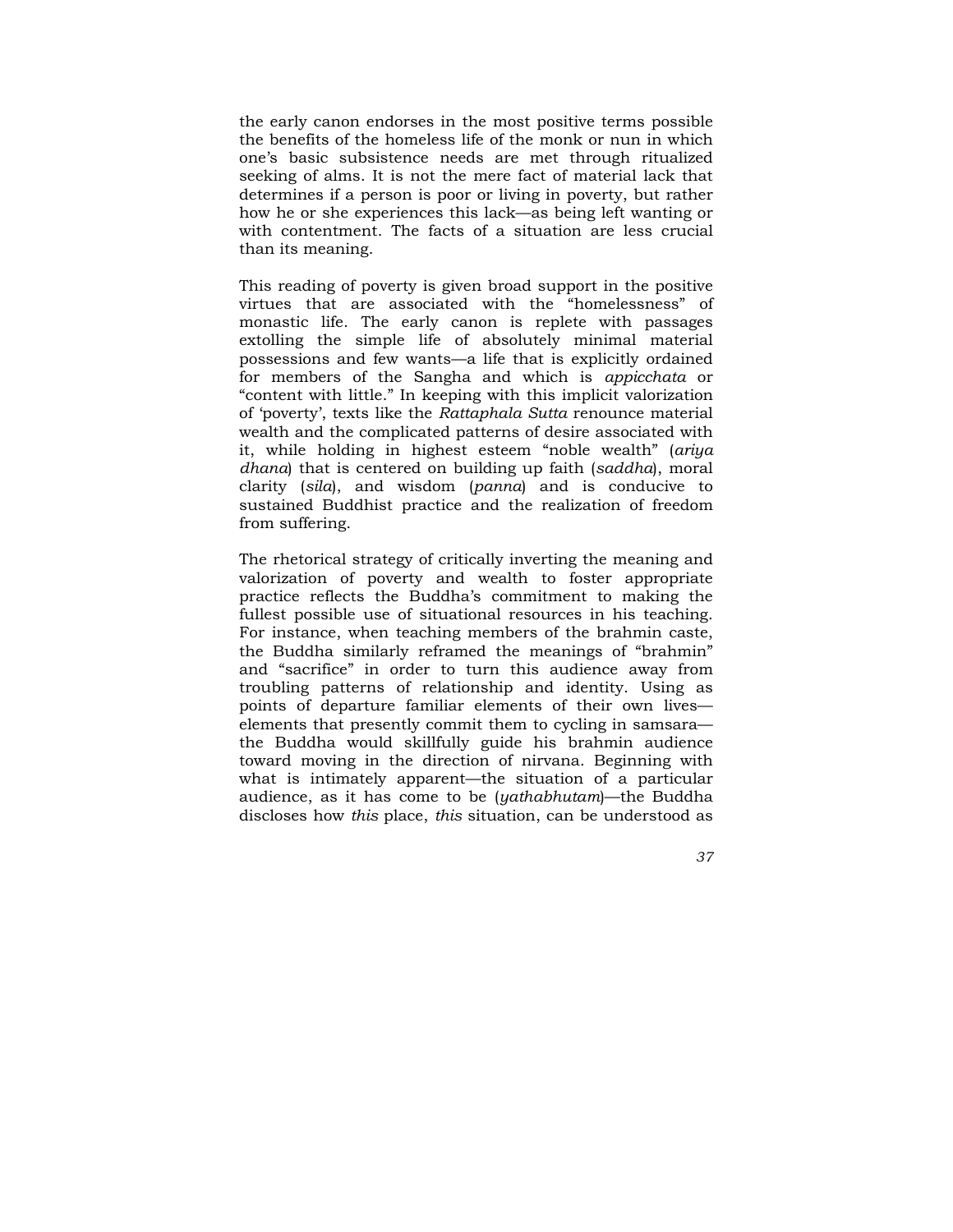already part of the noble Path itself. In these cases, as in similar teachings on matters ranging from the personal to the political, the Buddha's aim is to enjoin others to vigilantly reorient existing relational patterns, effectively revising their dramatic disposition or meaning to incorporate them into Buddhist practice. Such teachings are, in other words, object lessons in how to work *with* karma—that is, with outcomes and opportunities conditioned by abiding patterns of valueintention-action—to achieve enlightening ends.

It would be inappropriate, then, to make too much out of the different valence given to poverty and wealth in different canonical contexts or to insist upon reconciling them entirely. The teachings recorded in (especially) the early canon do not provide strict definitions, but rather injunctions and directions for practice. Their primary function is to encourage and direct the systematic conversion of the meaning of our situation from samsara to nirvana, from want to contentment, from bondage to liberation. This said, however, the canon does offer sufficient resources to construct an understanding of poverty and its alleviation that is clear, sustainable, and karmically astute. Two texts from the early canon are of particular help in this regard: the *Sakkapanha Sutta* and the *Cakkavatti-Sihanda Sutta*.

The *Sakkapanha Sutta* gets to the heart of the development dilemma—the fact that good intentions often (and quite ironically) seem to result in ill effects. The sutta centers on a discussion between Sakka, the ruler of the gods, and the Buddha. As a ruler of the gods, Sakka is in a particularly good position to observe that, even when people wish to live in peace, without hate, hostility, or malignity, they are seldom able to do so for long. In spite of their good will and intentions, conflicts arise, hate and hostility come into play, and trouble and suffering continue unabated and are even exacerbated. In response to Sakka's question about why this is so, the Buddha lays out a sequence of conditions upon which such unfortunate turns of events pivot. The most readily apparent condition is the persistence of jealousy and greed, which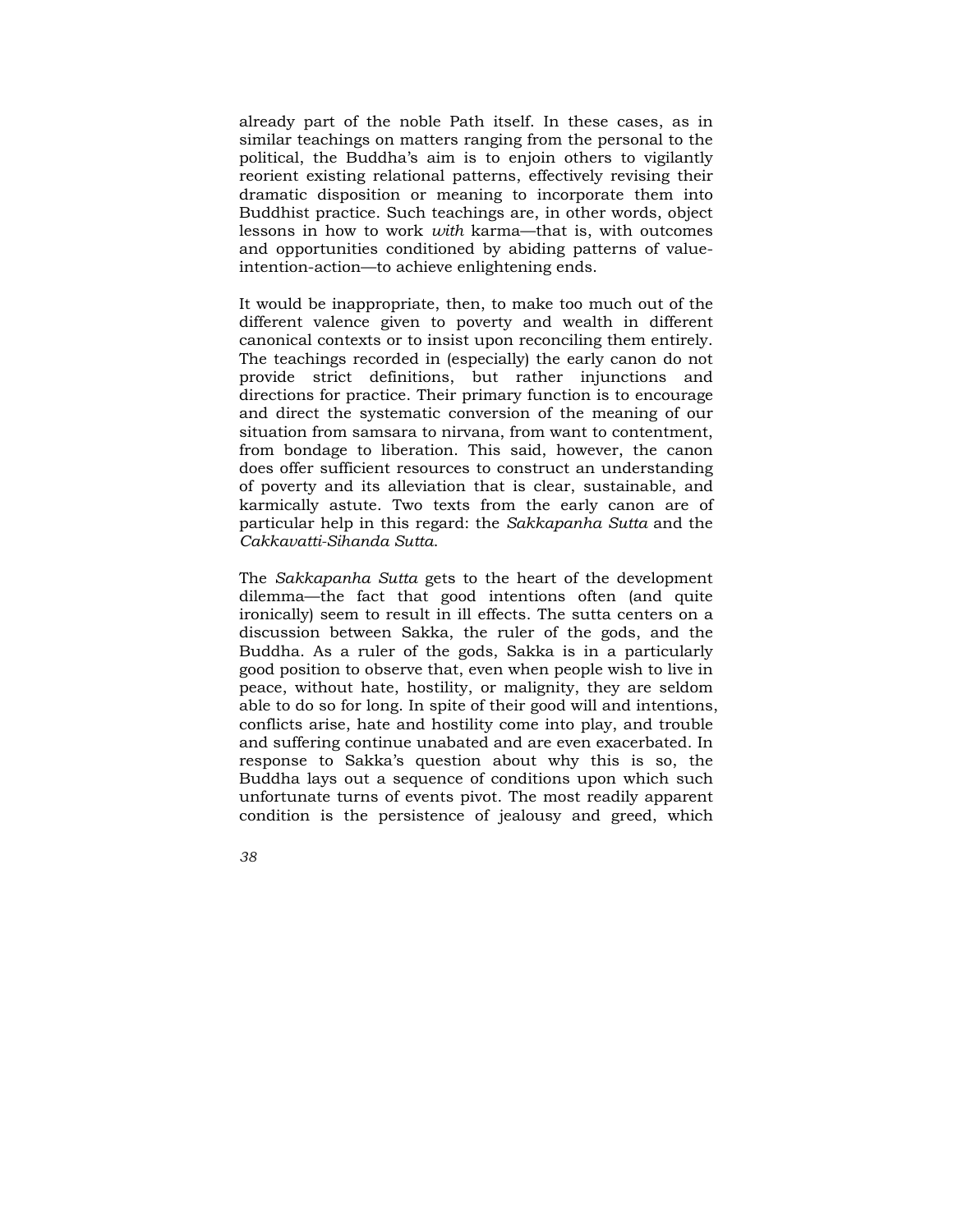depends upon the persistence of fixed likes and dislikes, which are rooted in craving desires, which are fed by dwelling upon or thinking continuously about things. This tendency to dwell on things is itself a function of mentally proliferating impediments (*papanca*). The key to living in sustained peace, "realizing final nirvana…blazing a trail, exhausting samsara, passing by all suffering…" is nothing other than "cutting through *papanca*." (*DN* 14.3.33)

Sakka naturally asks how it is that the tendency for proliferating impediments can be undermined or ended. The answer provided by the Buddha is both marvelously direct and subtle. He takes as cases in point immediate experiences of pleasure (*somanassa*), displeasure (*domanassa*), and equanimity (*upekkha*). There are, he says, two basic ways in which each of these can play out—two distinctive directions in which pleasure, displeasure and equanimity can dispose our immediate situation and about which we should be vigorously mindful. One way is toward increasing unwholesome eventualities (*akusala dhamma*) and decreasing wholesome eventualities (*kusala dhamma*). The other is toward decreasing eventualities that are unwholesome and increasing those that are wholesome. It is in the latter case that pleasure, displeasure, and equanimity can be deemed excellent and *papanca* fails to arise. That is, the proliferation of situational blockages does not occur so long as things are headed in a wholesome direction, proceeding in a wholesome manner, in such a way that unwholesome factors decrease.

Crucially, the Buddha does not indicate that the rise of wholesome (*kusala*) factors is itself enough. Rather, the decrease of unwholesome (*akusala*) factors is also necessary. In terms of the present discussion, this cautions that while economic growth and development might be "positive" in and of themselves, poverty may not be eliminated by these alone. Alleviating poverty must, at the very least, be vigoroulsy coimplicated with development. Moreover, mindfulness with respect to what factors or eventualities arise from any given confluence of conditions or relational dynamics must be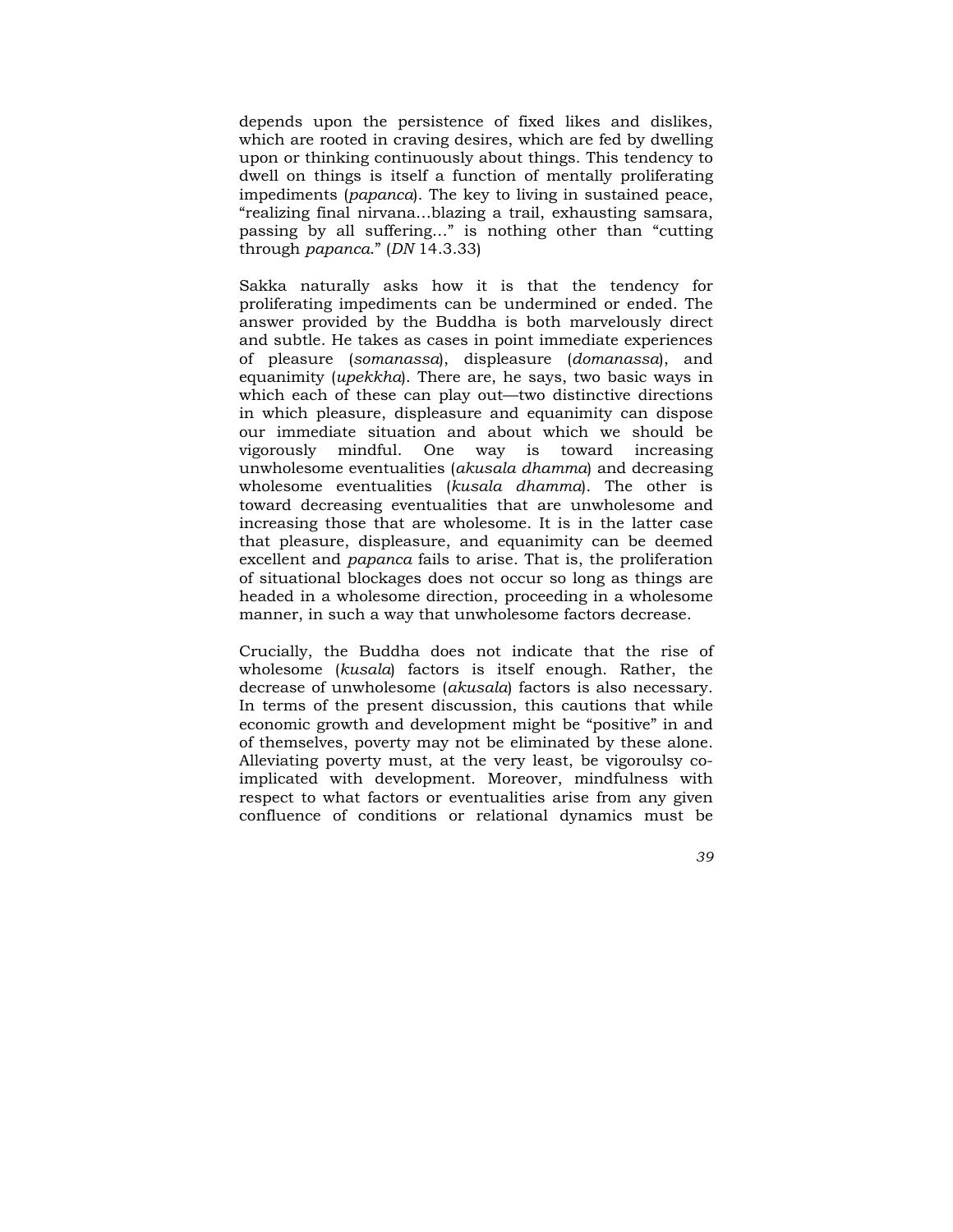continuous and unwavering.

The relational and attentive quality being referenced is simply and effectively indicated through the use of the adjectives *kusala* and *akusala*. As used in Buddhist discourse, the connotations of *kusala* and *akusala* significantly exceed that suggested by their common translation as "wholesome" and "unwholesome." *Kusala* refers to qualities of action and engagement that are skillful to an exemplary degree. It does not mean being "good enough," but rather good to a virtuosic or expert degree—so profoundly appreciating a particular field of endeavor and the unique complexion of a given situation that there obtain no impediments to enhancing the situation through what appear to be effortless contributions. In the *Sakkapanha Sutta*, it is stated that to the extent that pursuit of pleasure, displeasure and equanimity is conducive to turns of events that are *kusala* and that decrease propensities that are *akusala*, they should be sought after; if not, such pursuit should be abandoned. Elsewhere in the canon, similar claims are made with respect, for example, to bodily comportment and reasoning. This, the Buddha informs Sakka, is the practice by means of which *papanca* is ended and the way of buddhas firmly taken.

There is significant convergence between the claim made in the *Sakkapanha Sutta* that situational blockages, trouble, and suffering derive from allowing things to turn in an *akusala* fashion and the declaration in the *Ina Sutta* that poverty occurs with *akusala* patterns of attention and relationship. This suggests seeing poverty itself in terms of situational blockages or the proliferation of impediments to relating freely. *Poverty is an erosion of the attentive and situational resources needed, in any given situation, to orient it as a whole toward the resolution of suffering.* Poverty is thus rooted in the *asravas* or out-flows which drain away attention-energy into polluting or wasteful activities, the elimination of which the early canon repeatedly identifies with the attainment of ultimate freedom as a realized arhant.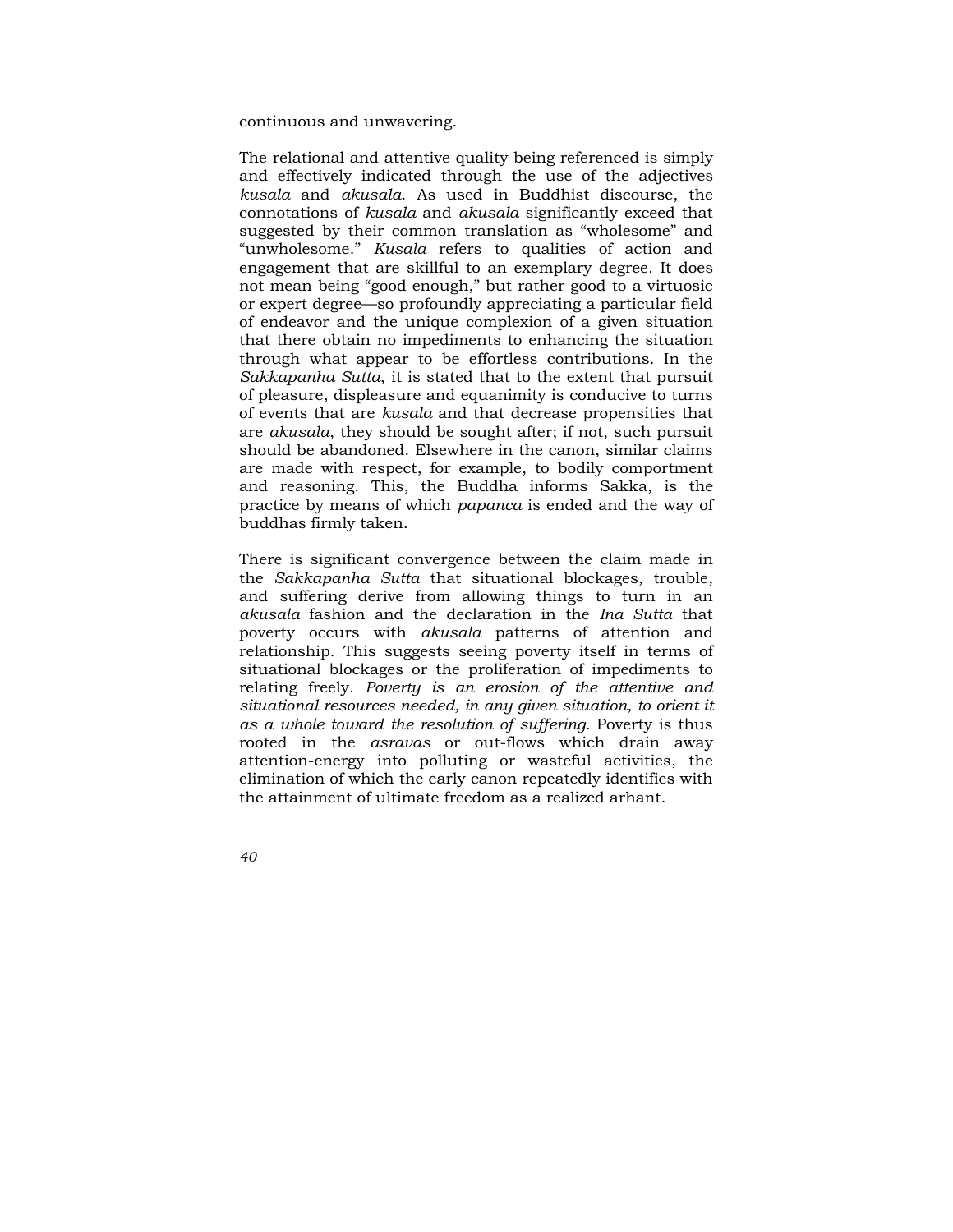Such a reading of poverty is consonant with much of the imagery of Mahayana Buddhist teachings on bodhisattvas and buddha-realms, as well as with Mahayana emphases on skillful means (*upaya*), the perfection of offering (*dana*), and realizing the emptiness or mutual relevance of all things. But it is also deeply embedded in the early canon's explicitly critical engagement of issues surrounding governance and right rule—a context that itself points to the meaning of sustained consonance between practice and polity, between Dharma and the institutions of daily life. In the *Agganna Sutta* (*Digha Nikaya* 27), for example, there is recounted a narrative of human and worldly origins in which it is made quite clear that there is no essential good to be found in currently prevailing social, political, or economic institutions. All such structures resulted from originally *akusala* patterns of value-intention-action—that is, from karma which resulted in ways of being present that were habitually and profoundly prone to trouble or suffering. As such, they are open to critique to the precise extent that they institutionalize rather than disestablish *akusala* dispositions—dispositions that compound rather than finally and meaningfully resolve suffering. Nowhere in the early canon, however, is the dynamic interplay among karma, institutions, and policies for governance and development more clearly illustrated than in the core story of the *Cakkavatti-Sihanda Sutta* (*Digha Nikaya* 26).

The sutta opens with the Buddha addressing a group of monks, exhorting them to practice mindfulness with respect to body, feelings, mind, and mental objects, in this way insuring the building of wholesome conditions and merit. In keeping with the teaching strategy outlined above of working with situationally relevant resources, the sutta ends with the Buddha detailing what is meant, for monks and nuns, by such mundane values as "length of life," "beauty," "happiness," "wealth," and "power." Within this narrative frame, the Buddha relates an historically and karmically sweeping tale that explicitly addresses the meaning of sound governance and that pointedly lays bare the root conditions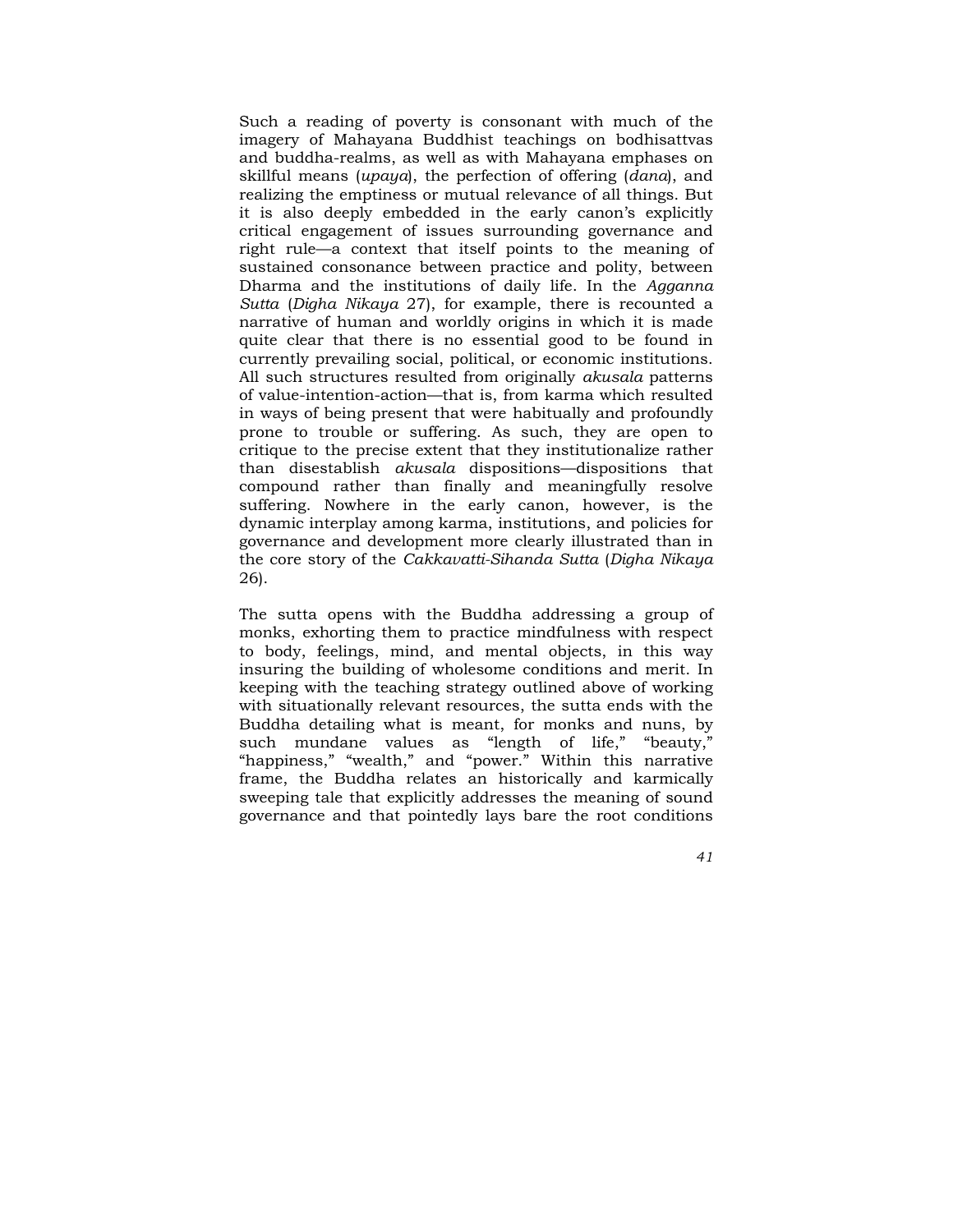and ultimate consequences of poverty.

This inner tale begins during the reign of King Dalhanemi, a wheel-turning king ruling in accordance with Dharma and in whose kingdom all beings live cooperatively, attractive in appearance, long in life, and refined in customs and tastes. The story chronicles, over eight "generations", the gradual slide of this idyllic world into increasing trouble and suffering, reaching a nadir when society collapses into a degenerate free-for-all in which children curse their parents, respect is ridiculed, family members murder one another as readily as they do strangers, and in which addictions to crude sensations and abusive relationships become celebrated as norms. With each step into this moral abyss, the vitality and beauty of the people decreases, going from a lifetime of 80,000 years in the time of King Dalhanemi to a mere seven years.

This fall begins with a governance and policy failure on the part of Dalhanemi's heir seventh removed: he makes the mistake of not fully consulting with his ministers and advisors and acting on his own thinking alone. In particular, he fails to properly respond to evidence of poverty in the capital city. A well-intended series of responses ensues, each bringing about greater and greater trouble. The more he tries to control the behavior of the people, the further things spiral out of control instead. For example, after he has (inadvertently) allowed poverty to rise to the point that theft occurs, he decides to give money to the thief so that he can support his family without crime. But when people hear of this, they interpret it as meaning that theft is rewarded with money from the king! So theft rises. The king then decides to behead a thief as a warning to all who would steal. But people see this use of a well-honed sword and get the idea that if they kill the people from whom they steal, no one will be able to report their crime! From here, things go steadily from bad to worse with each attempt to rein in the unwholesome behavior of the people.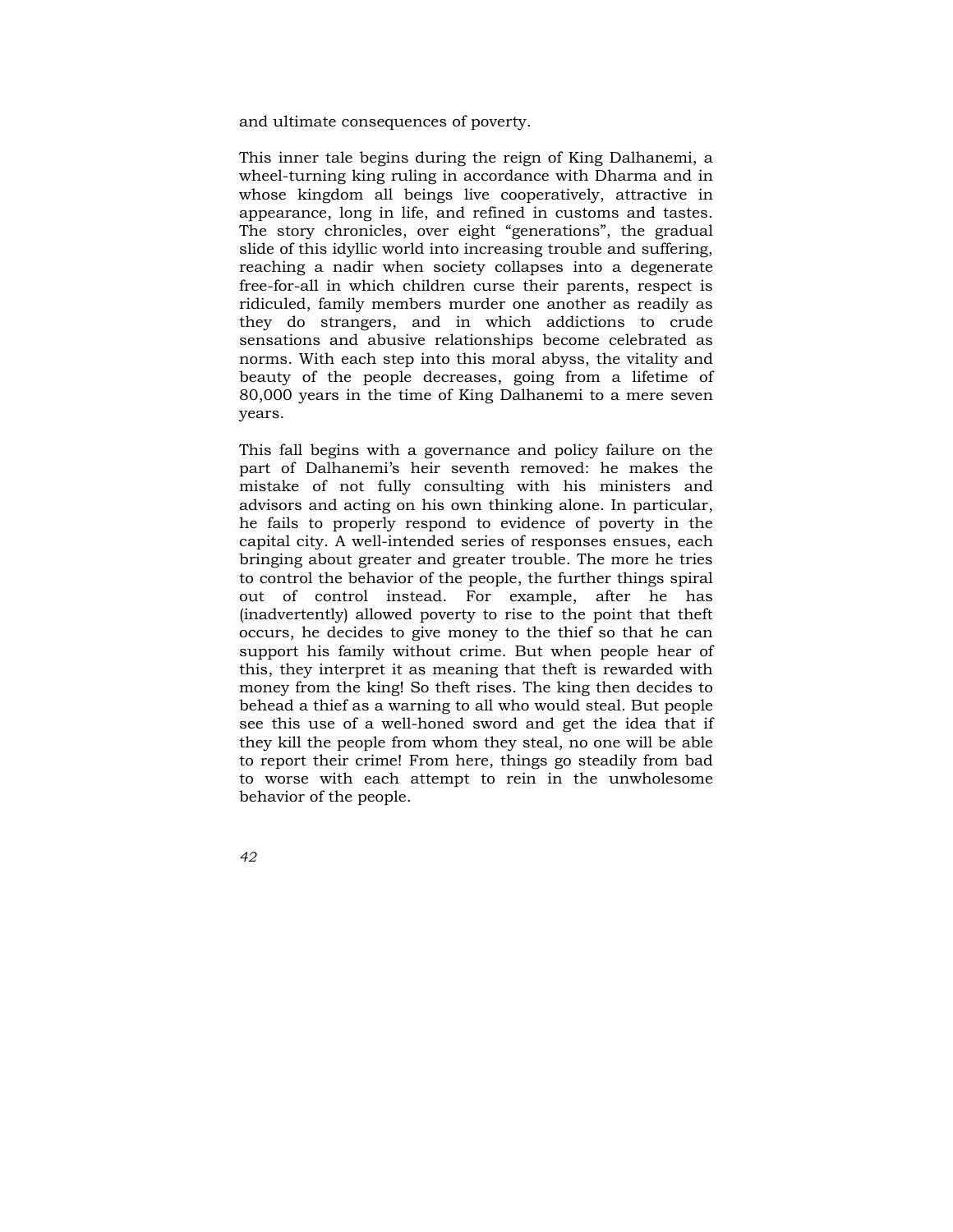This trend only turns around when a few people refuse to endorse or participate in what have become the "norms," "institutions," and "ideals" of society. Retreating from a society that they see as imploding—further membership in which would only embroil them in evidently unwholesome karma—they eventually recognize one another as of like heart and mind, forming a community of their own based on the shared practice of good deeds for the sake of other beings and centered on coursing freely along the four immeasurable relational headings (*brahma-vihara*) of loving-kindness, compassion, joy in the good fortune of others, and equanimity. Their efforts consolidate and the negative spiral of social, political, economic and cultural degeneration is reversed. After twelve generations or periods in which increasingly wholesome values-intentions-actions prevail, the realm is blessed with the arising of the fully enlightened Buddha Metteyya (Maitreya).

There are three very interesting themes in this apparently simple moral tale. First is the crucial role of poverty in bringing about social collapse and the identification of poverty with the breakdown of contribution-mediated mutual relevance. That is, poverty and the potential for social collapse arise when people are not in position to contribute to the welfare of others or to be appreciated and contributed to in turn. Second is the correlation among decreasing vitality and lifespan, increasing ignorance about our interdependence, and the collapse of the life of the community to which it leads. In remarkably simple language, this points toward meaningful interrelationships among the loss of personal and cultural memory and history, the loss of a capacity for concerted attention and long-term commitments, and dramatic or moral distraction. Finally, the story makes it very clear that the strategy of securing ourselves against trouble and crisis through institutions of control eventually becomes self-defeating, crossing the threshold of its own utility to establish conditions in which further controls become increasingly imperative. In a society that has suffered the total social, economic, and political collapse that ensues when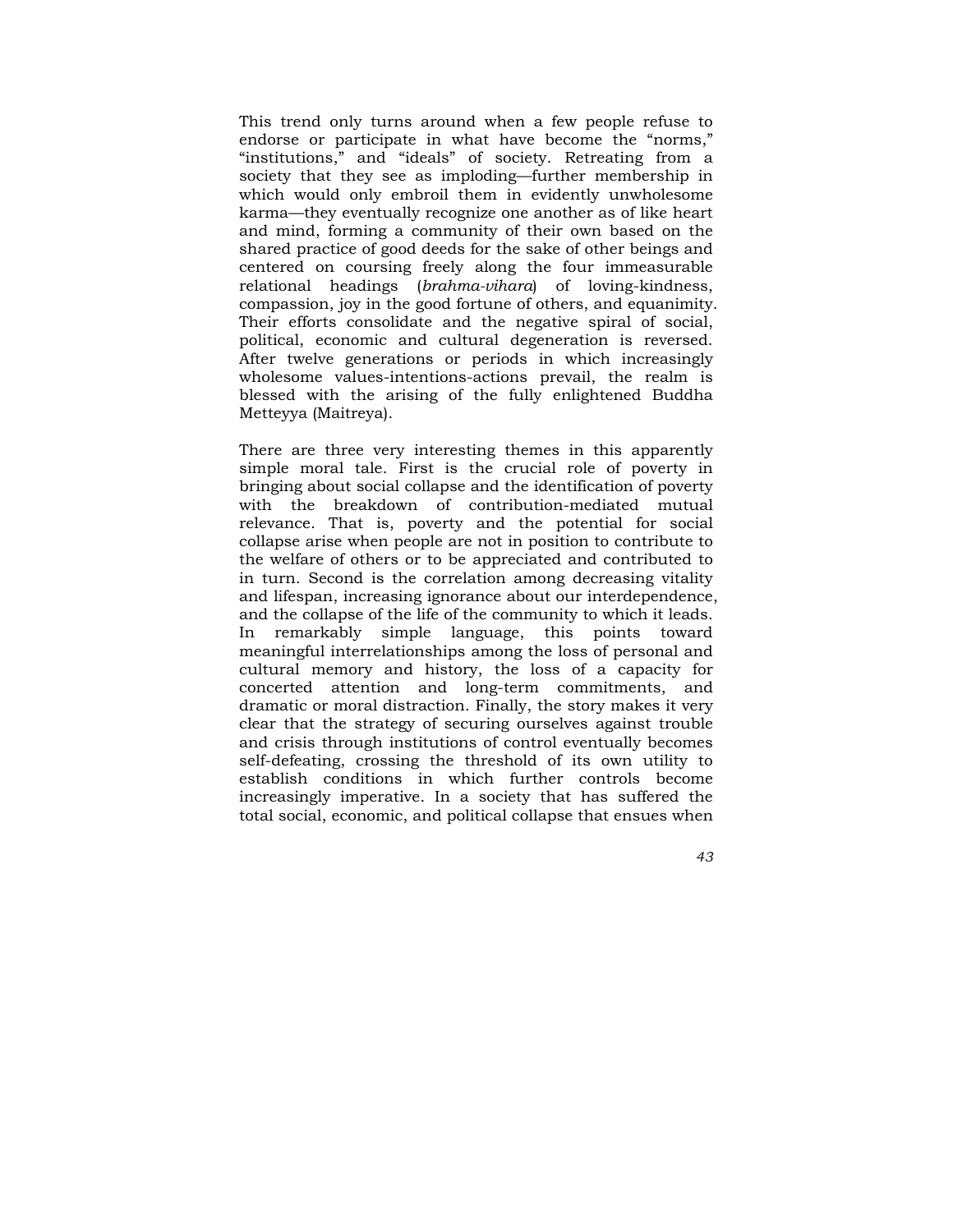poverty is not truly and sustainably alleviated and then eliminated, the ultimate corrective does not lie in increasing capacities for control and autonomy, but in systematically cultivating the conditions of appreciative and contributory virtuosity.

According to the framed narrative, poverty manifests when people are not able to work in and contribute to their community in a meaningful way. At a deeper level, however, this also means that the community at large is incapable of properly appreciating the resources—the distinctive difference—of precisely these people. The poor are people who cannot make a meaningful and valued difference. Poverty, then, consists of contributory impasse and implies a failure to appreciate—that is, to sympathetically understand and add value to—our ongoing patterns of interdependence. The breakdown of appreciative and contributory mutuality is a relational breakdown, a function of disrupted or disoriented interdependence.

As the sutta makes clear, both felt community and its objective expression in abiding social institutions are compromised when interdependence devolves into ignoranceconditioned patterns of dependence and independence, and they disintegrate with the breakdown of robust patterns of mutual contribution. Resisting or reversing such devolution and disintegration cannot hinge on simply meeting individual (or even collective) needs or wants; success finally hinges on *how* these are addressed—that is, on the values underlying our strategies for redressing the erosion of relational capacity and effective offering. Successfully alleviating poverty is a function of realizing and sustaining patterns of interdependence that enhance the capabilities of both individuals and communities for relating freely in contributing to one another's welfare. True poverty alleviation at once results from and results in bodhisattva action.

The strategic implications of this are expressed in the narrative climax of the *Cakkavatti-Sihanda Sutta*. Poverty,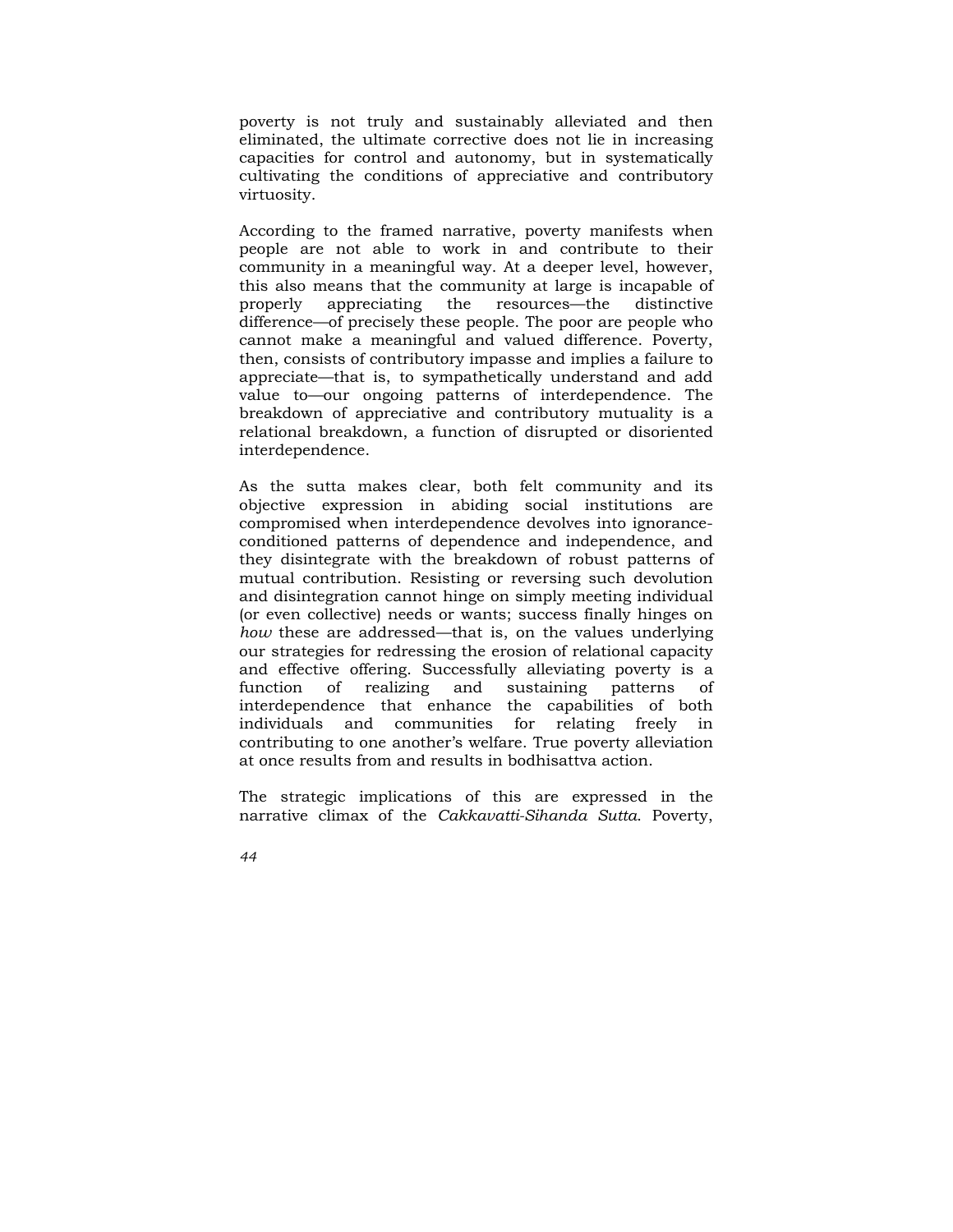and the kinds of social malaise that are at once primary evidence and consequences of it, is not best alleviated through either state welfare or legal and technological controls that address only "the poor." Such efforts eventually only exacerbate the root conditions of poverty. They effectively deny the *relational locus* of poverty, identifying poverty with the poor rather than with a breakdown of full and liberating mutuality. Sustainable poverty alleviation entails fostering increased capacities for—and commitments to—giving appropriately to others, building up the personal and communal resources needed for relating freely, in the context of realizing the horizonless emptiness or mutual relevance of all members of the community or society.

Taken together, these insights drawn from the early Buddhist canon suggest at least superficial compatibility between Buddhist understandings of awakening and social prosperity, and currently predominant growth-oriented, free-market models of development. There is, for example, substantial resonance between the Buddhist focus on alleviating poverty by enhancing appreciative and contributory virtuosity and Nobel laureate Amartya Sen's definition of "development as freedom" or increased relational capacity. Buddhism, however, is unique in focusing on poverty and its alleviation in terms of karma or value- and intention-conditioned relational dynamics. Because of its irreducibly relational focus, Buddhist approaches to addressing poverty are ultimately systemic in scope. That is, they involve paradigmatic critique of existing practices and institutions—a critique of their root values and assumptions.

### **Trade, Development, and the Erosion of Productive Diversity**

I would like to offer one take on the significance of this difference by looking at the karmic implications of the relationship among trade, development, and productive diversity.

In keeping with the teaching of karma, we might begin assessing the poverty alleviation potential of trade—as it is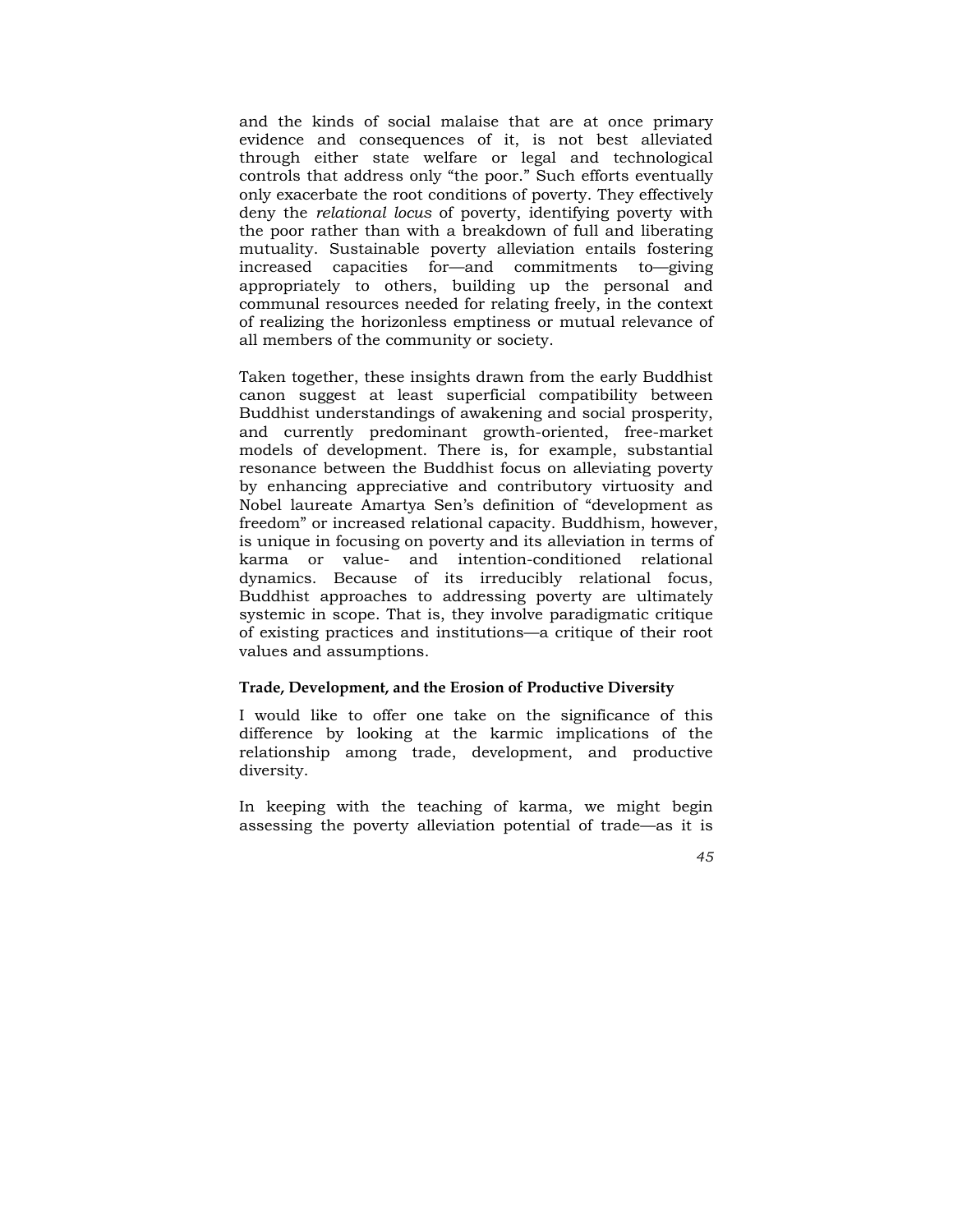now predominantly carried out by especially developed nations and multinational corporations—through considering the dramatic implications of their root motive: increasing material wealth through expanding market share and accelerating profit. Given relatively free reign, to what kinds of situational dynamics—what patterns of relational tension and release—do market-domination and profit-seeking lead? Patterns of relationship aimed at amassing material wealth rather than, for instance, generating noble wealth or alleviating poverty—are not likely to be conducive to equitably enhanced relational or contributory capacity. On the contrary, they will tend to create and then institutionalize sharply inclined slopes of competitive advantage that preference corporate interests at market expense. Simply put, evenly distributing profits is not as profitable as establishing a market topography that permits and promotes inequitable distribution. Moreover, market-domination—a primary means to this end—is similarly likely to streamline and concentrate production practices in ways that are at once efficient and toxic for both natural ecosystems and self-sustaining, local production regimes.

As demonstrated, for example, in the era of European colonial expansion and in the early 20<sup>th</sup> century emergence of massive industrial monopolies in the U.S., the natural outcome of this process of controlling the topography of advantage (and trade) is a remarkable concentration of power in very few hands. And this is by no means a now defunct historical trend. Globally, the kind of economic interdependence that, over the last quarter century, has resulted from intensive waves of market integration is clearly characterized by a widening gap between rich and poor, with roughly 80% of global resources and wealth being controlled by and benefiting less than 20% of the world's population. At least at the levels of national, regional, and global economies for which there is significant comparative data, currently prevailing patterns of trade promote developmental inequality.

There has been a tendency to view the rise of developmental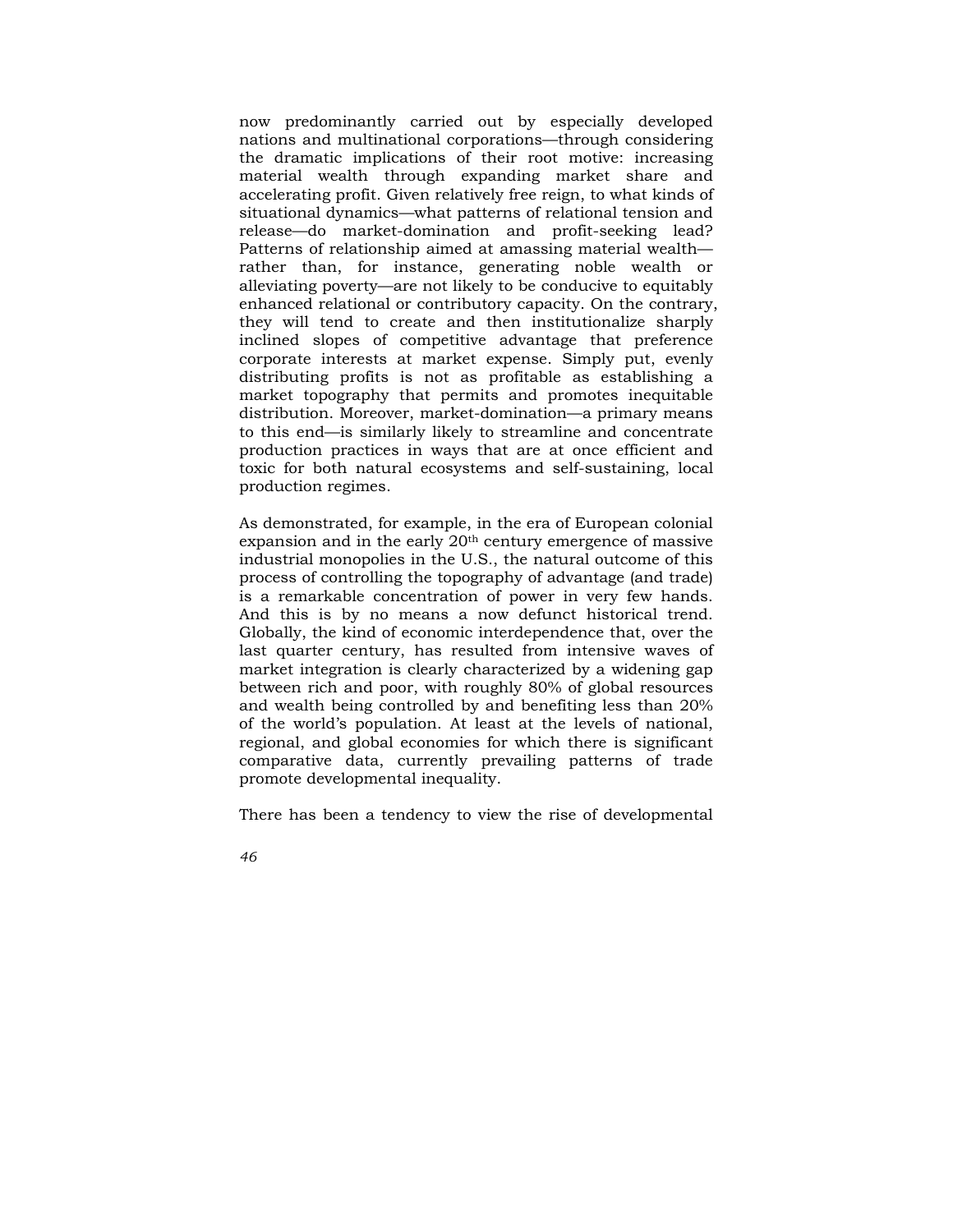inequality as a function of already developed nations taking too little responsibility for ratcheting up the developmental cycle elsewhere and, perhaps, even taking severe advantage of less developed economies. In other words, the tendency has been to call into question the intentions of the developed world and of the multinational corporations to whom disproportionate profit flows through rapidly integrated markets and global patterns of trade. Indeed, there may be cases where major players steering the process of growing global interdependence can rightly be charged with unduly selfish strategies and even morally deficient motives. But because of the wide array of such players and the complexity of national or corporate intentionality, this provides very little critical leverage, despite its rhetorical appeal. An intentional analysis also falls short in not being readily conducive to generating deep and critical historical perspective. The intentions of even close associates are at times difficult to ascertain. Those of actors greatly distant in time or temperament are naturally much more so. Moreover, charges of deficient motives can be dismissed as an inversion of the "ad hominem" argument: they indict those presently benefiting most greatly from prevalent patterns of globalization, rather than the system of values informing and orienting such patterns.

To rephrase this in Buddhist conceptual terms, the karma of presently prevailing patterns of global trade may be deflected in accordance with self-centered or equity-denying intentions held by major economic players: the most highly developed nations and increasingly powerful multinational corporations. But karma is always a complex function of values-intentionsactions. Focusing exclusively on intentions amounts to permitting a critical blindspot—a range of potentially crucial phenomena left entirely out of consideration, especially when the karma in question is not individual, but collective or systemic.

I have argued with respect to technology that such a critical blindspot arises through a confusion of technologies with the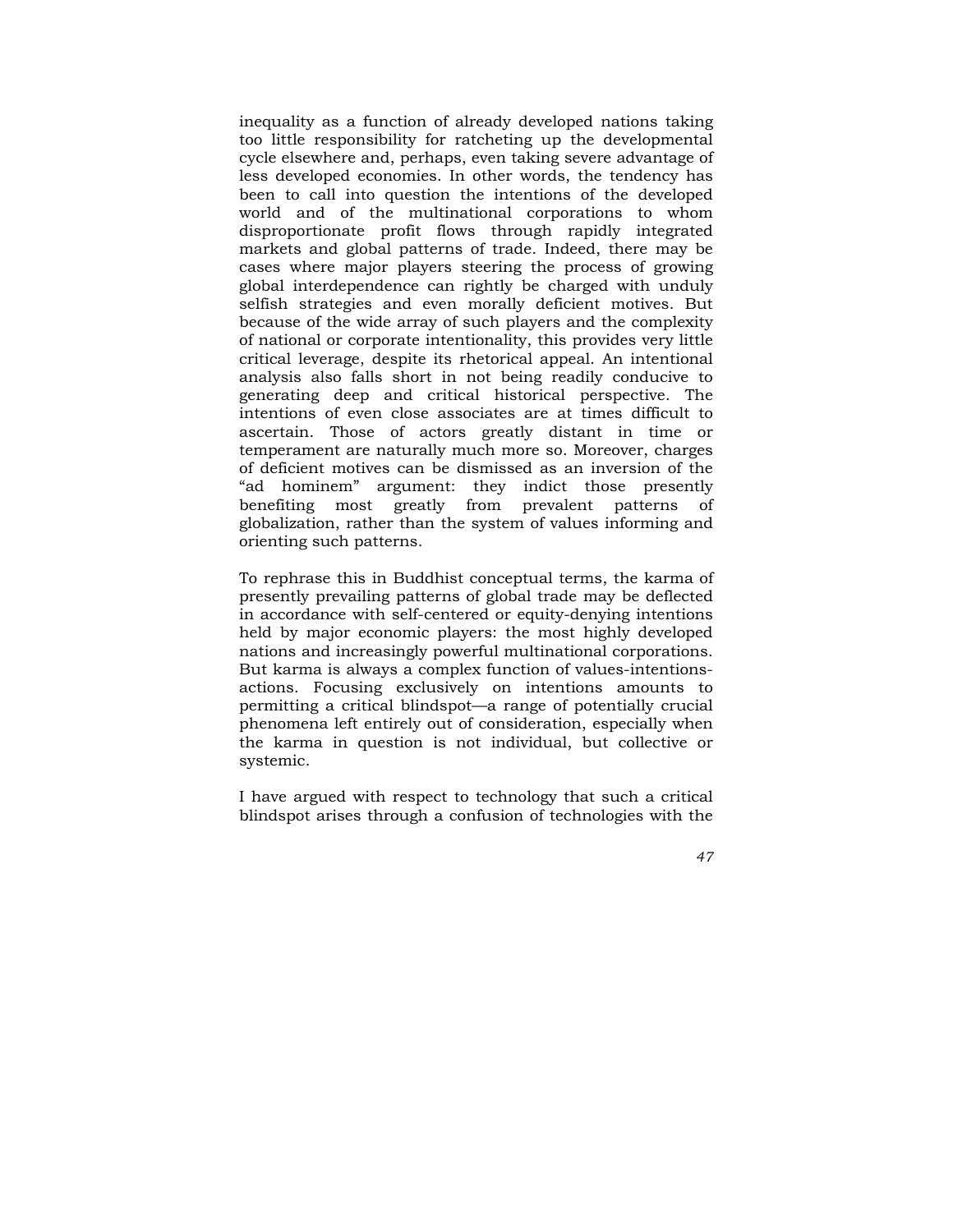tools to which they give rise, and an inappropriate tendency to evaluate technologies in terms of how well these tools serve us as individuals. In consequence, technologies are effectively exempted from critical attention—that is, the values that technologies embody and render ambient in societies deploying them are critically occluded by the individual uses to which tools are put. And because these tools are designed and redesigned with the overarching mandate of increasing utility and user-friendliness, this leads to blindly endorsing continued technological development and deployment in a particularly vicious form of critical circularity. The effects of technology on the character and direction of relationships (personal, communal, national, international, and global) are functionally ignored.

Similarly, it is particularly dangerous to neglect assessing the values underlying global patterns of trade through assuming their "value-neutrality" and focusing instead on how trade patterns are used by various actors. Indeed, while many economists ostensibly view trade as a technology, they actually treat it as a tool used by individual entrepreneurs, corporations, countries, or regional associations (the EU or ASEAN, for example). Trade is thus assumed to be properly and adequately assessed in terms of how well it meets the individual needs and interests of those engaging in trade. Many economists then stress the fact that although global trade does tend to bring about increased inequality, it also makes *both* the rich *and* the poor richer. From this, they conclude that while the benefits may be greater for some than others, current patterns of global trade are good for each and every one of the world's people. What they cannot conclude, at the risk of committing the fallacy of composition, is that what is good for each and every one of us, must be good for *all* of us. The effects on a whole may be something entirely other than the sum of effects on all its parts.

Like technologies, presently prevailing patterns of global trade are not value neutral and cannot be accurately or adequately assessed by measuring (even in statistical aggregates) their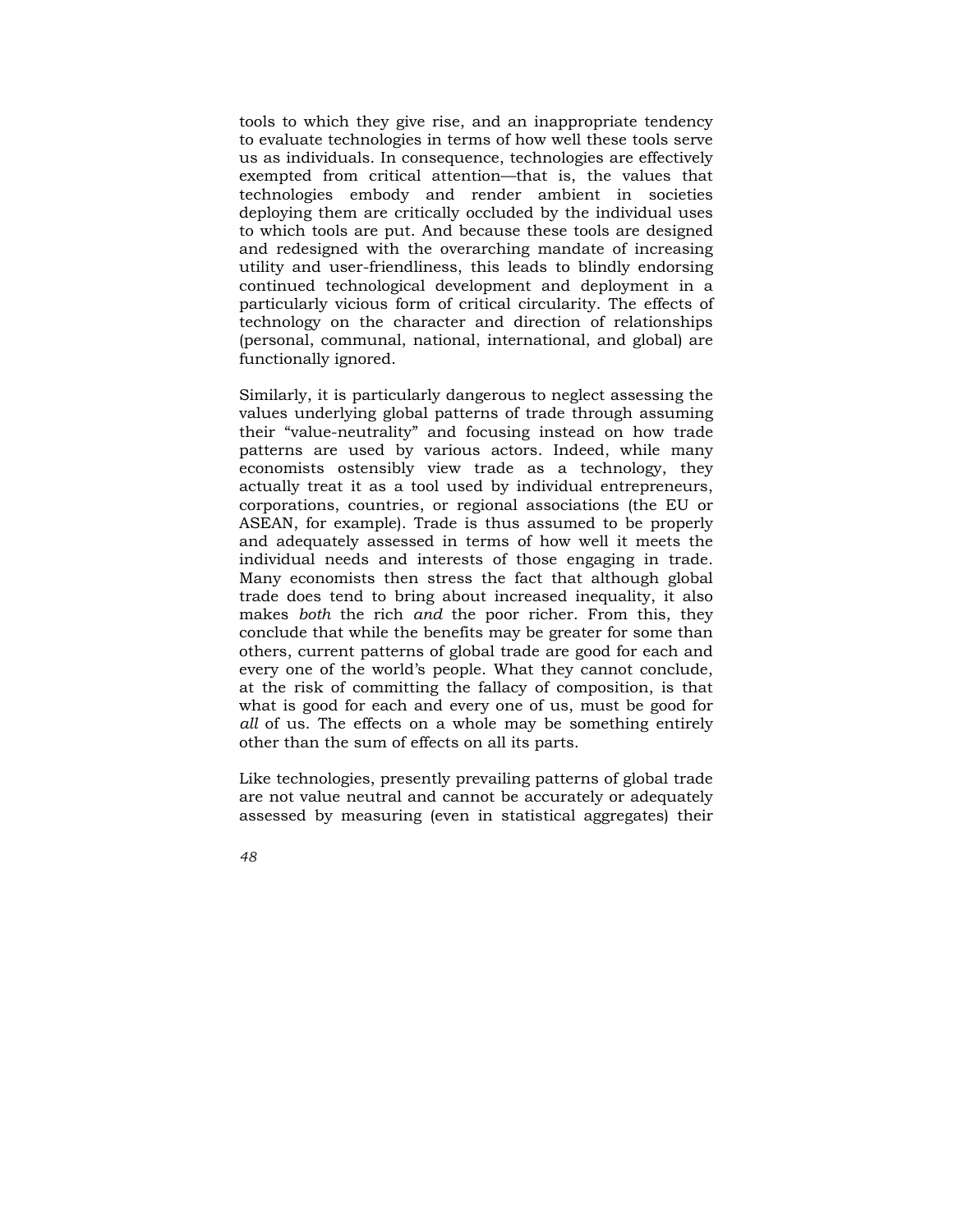impact on individuals as such. Neither can their ill effect of fostering developmental inequality be traced solely back to unjust motives in how they are used. Rather, contemporary patterns of trade can only be critically evaluated by seeing how the constellation of values structuring global trade affect how we relate, as individuals, as countries, and as members of expanding global communities. At the center of this constellation, I would argue, are the related values of control and choice that structure the operation of markets.

Global trade presently apportions unequal benefits to the already developed and advantaged and disproportionately exports the costs of economic growth to those least able to bear these costs. On one hand, this means that the present system of trade fosters a growing "capacity gap" that results in the vast majority of the world's population being in a relatively poorer and poorer position both to contribute to others and to be contributed to by them. Although they may be better off over time in absolute terms, in *relative* terms they will always be worse off. On the other hand, by bearing the cost burden—for example, in terms of environmental degradation—of benefits they do not receive, it is practically assured that their capability for responding to the challenges of their own situation will prove increasingly inadequate. As it is currently configured, global trade will never bring about true poverty alleviation because poverty is its primary byproduct.

This admittedly iconoclastic claim is not in any way a claim about the intentions of those who have initiated and sustained the kinds of global trade we now experience in everyday ways. Neither is it a claim—like that central to Marxist critiques of global capital—that rests upon an assumed historical necessity or developmental teleology. Rather, it is simply a claim about the history of how things have come to be, as they have come to be. It is a claim about how large-scale patterns of relationship are systematically oriented toward the demise of productive diversity through growing trade focused on increasing wealth through market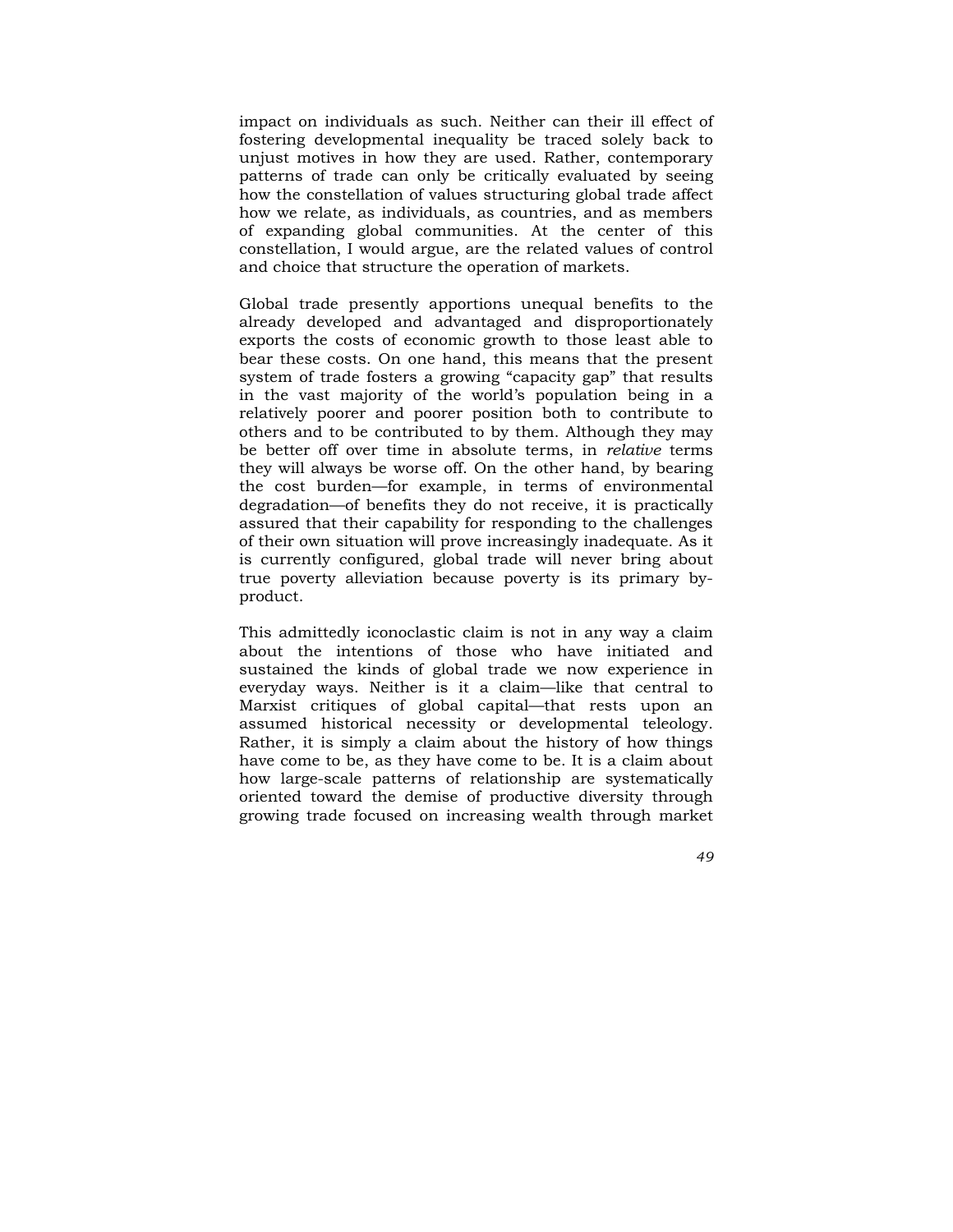domination and accelerating profit, making use of technologies biased toward the strategic value of control to promote market freedoms centered on choice. Like the efforts of the hapless king in the *Cakkavatti Sihanda Sutta* who tries to restore social order and prosperity through the increasing exercise of control, the intentions of those promoting more extensive global trade may be quite positive. But the values embedded in their strategies for poverty alleviation—contrary to their explicit intentions—are sending things spiraling further and further away from their ostensive goal. In effect, they are good for economic growth and marketization. But they also make the elimination of poverty impossible.

These "ironic effects" of global trade are in large measure a result of the corrosive effect of dense and extensive market operations on small-scale production ecologies. From the late 19th century onward, the development of global capitalism and competitive market-driven production has been marked by a decisive shift from local-to-local exchanges to localglobal-local transfer currents. Whereas the rate and density of local-to-local trade exchanges turned on naturally variable, vernacular negotiations of needs and values, the velocity of local-global-local transfer currents could be subjected to relatively overt control through price manipulation. In effect, production could be used to drive demand. This enabled global capital to engineer an extremely rapid spread of markets and the conversion of an unprecedented range of goods and services into mass-produced and mass-consumed commodities. The result has been the consolidation of a globally coordinated economic system that is very well suited to meeting individual needs and wants, benefiting some more than others, but clearly benefiting all in easily quantifiable ways.

A significant cost of this consolidation, however, has been the rapid growth of global production monocultures that disrupt and erode local ecologies of production and consumption those porously bounded domains within which interlocked producers actively and sustainably contribute to one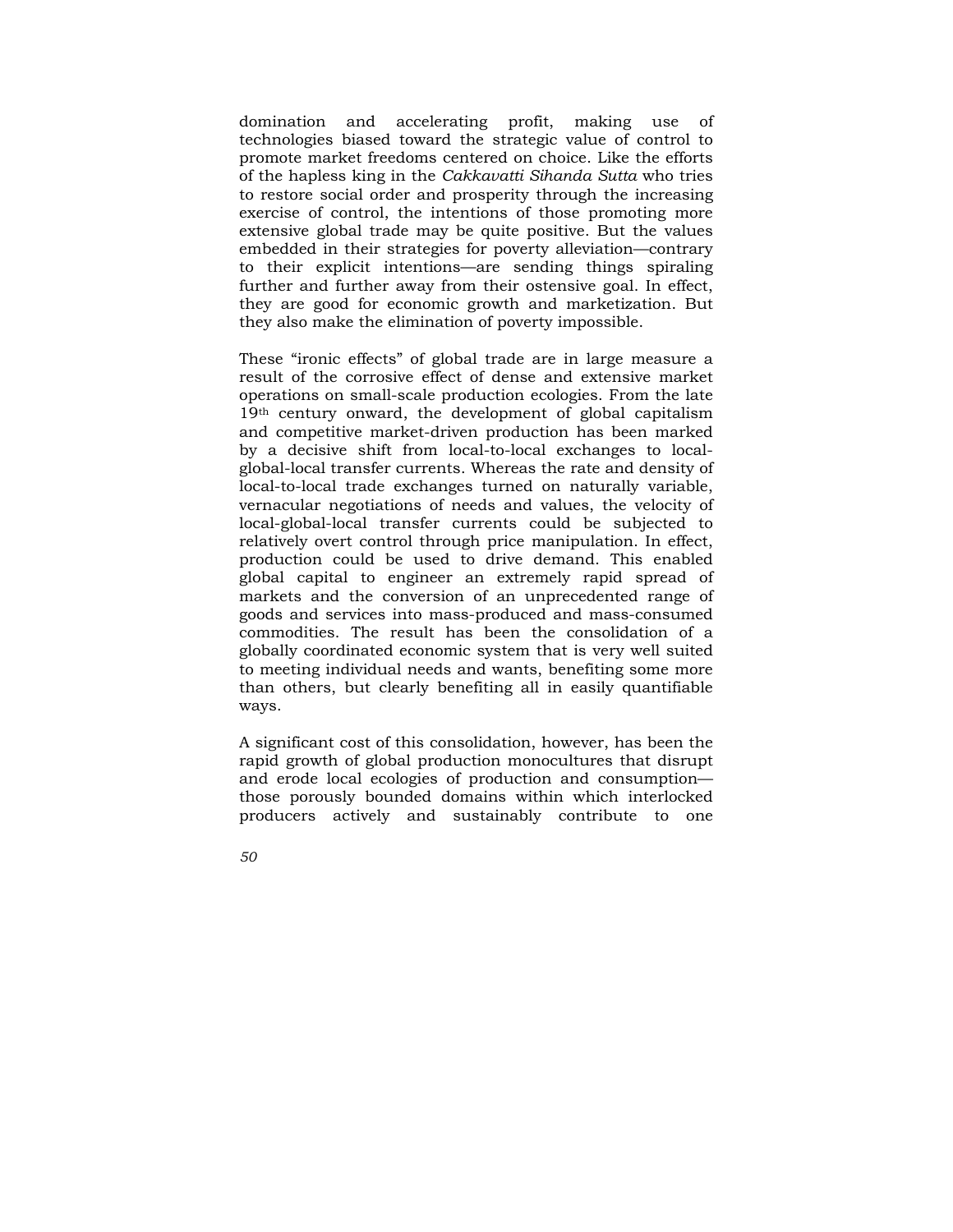another's welfare. Locally, this means a loss of the range of productive differences that allow members of a local community to make a difference for one another. In Ivan Illich's terms, this brings about the "institutionalization of entirely new classes of the poor," or what in Buddhist terms could be referred to as the systematic depletion of the appreciative and contributory resources required for sustained bodhisattva action.

It should be stressed that this was not an explicitly intended effect of rapidly consolidating markets and production regimes. Rather, the linking of rapid economic growth with increasing poverty can be traced to values embedded in the technologically triggered efficiencies that dissolved geographic and related temporal constraints on the expansion of markets and that also powerfully affected the content (and karma) of those markets. Global trade ceased being limited to highly durable goods, typically of high unit cost. Trade in luxuries for example, in silks, spices, and precious metals and stones—continued to be important. But the overall scope of global trade spread to include ever-greater kinds and quantities of non-luxury and subsistence goods. The economic logic is not particularly complicated. Expanding markets require expanding consumer bases—an expansion that can be driven only so far by falling prices associated with efficiencies in production and transportation. Sustained market growth is only possible if the range of goods traded undergoes similar growth. Especially once markets have become global, trade expansion can only be stably realized through increasing trade density.

The growth imperative of heightened trade density has resulted practically in the commodification of all subsistence goods and services, effectively displacing local production regimes and vernacular negotiations of value. Importantly, as the range of goods transferred into a local economy nears the point of natural saturation, meeting all extant needs, further market growth depends on the creation of new needs and desires, and new problems to be solved. This has been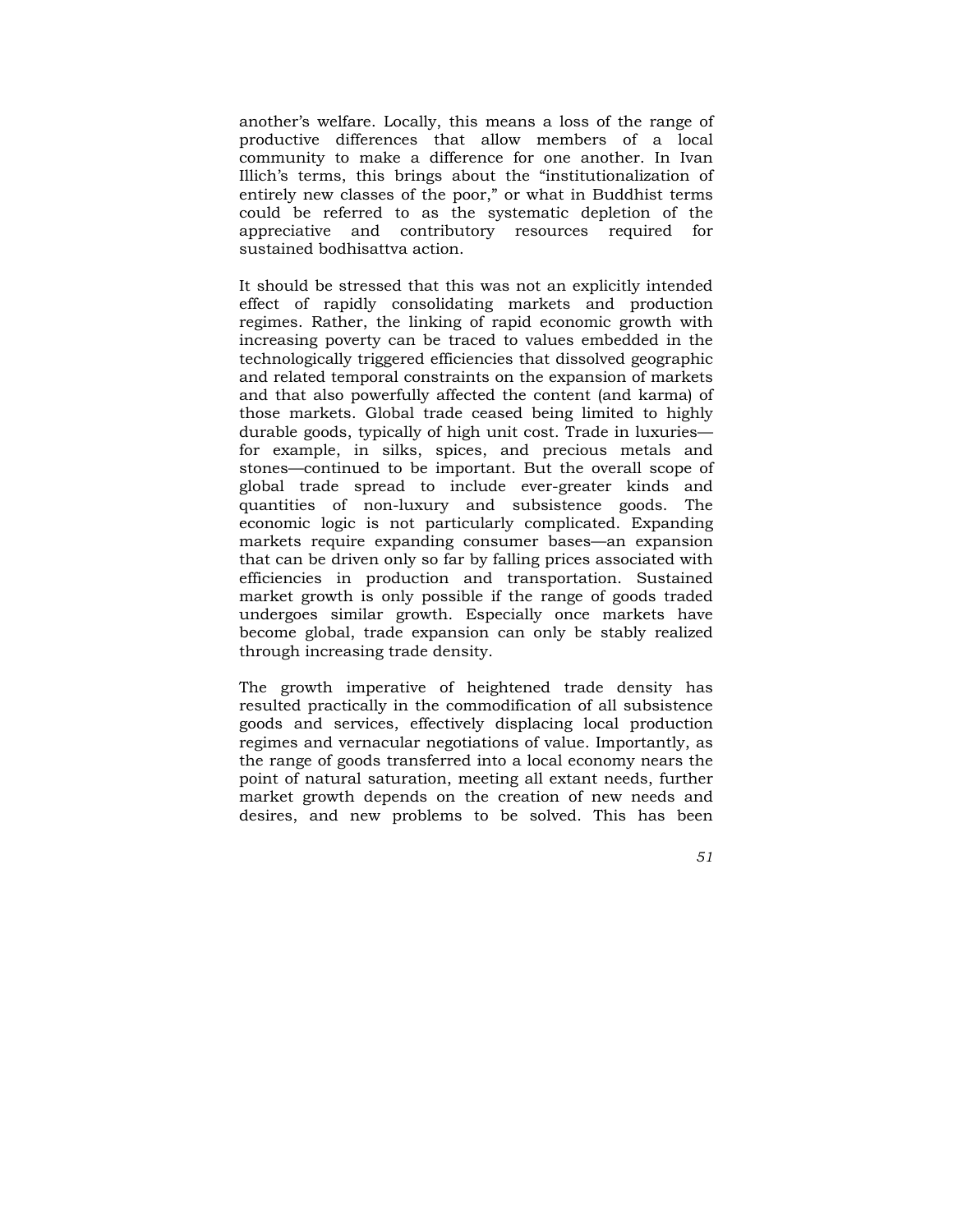accomplished through aggressive advertising regimes that systematically extend the spectrum of goods perceived as necessary and/or desirable; through the increasingly detailed problematizing of daily life; and through the emergence of industries that commodify an increasingly broad array of previously "non-economic" services. Simply put, the continued increase of market density pivots on creating new kinds and numbers of both problems and wants.

Recommending the expanded and dense markets that result from intensive commodification and advertising are reliability, standardized products and product compatibility, convenience, and heightened possibilities for exercising freedom of choice. The monetary medium of global transfers of goods and services also guarantees that wage-earning employment invariably is fostered by expanding markets. In fact, the transition from barter to cash is crucial to marketization processes. Markets are fueled by consumption and consumption is facilitated by the use of cash and credit. In advanced market economies, then, employment tends to be high and relatively inclusive, at first available and then necessary not only for adult men, but also for women and previously marginalized minority populations.

Greater employment opportunities for all—especially women and minorities—as well as greater access to the goods and services offered by the market, can and have been celebrated as signs of successful development and as key to poverty alleviation. Futures that traditionally have been somewhat narrow in prospect have been manifestly widened. Choices have multiplied. And there is certainly no reasonable argument against this in principle: the professional opportunities now open to women and minorities, for example, mark a real, significant, and entirely welcome enhancement of their possibilities for social contribution.

But focusing on the positive effects on individual members of communities or individual classes is, all the same, to dangerously restrict our ability to evaluate how such changes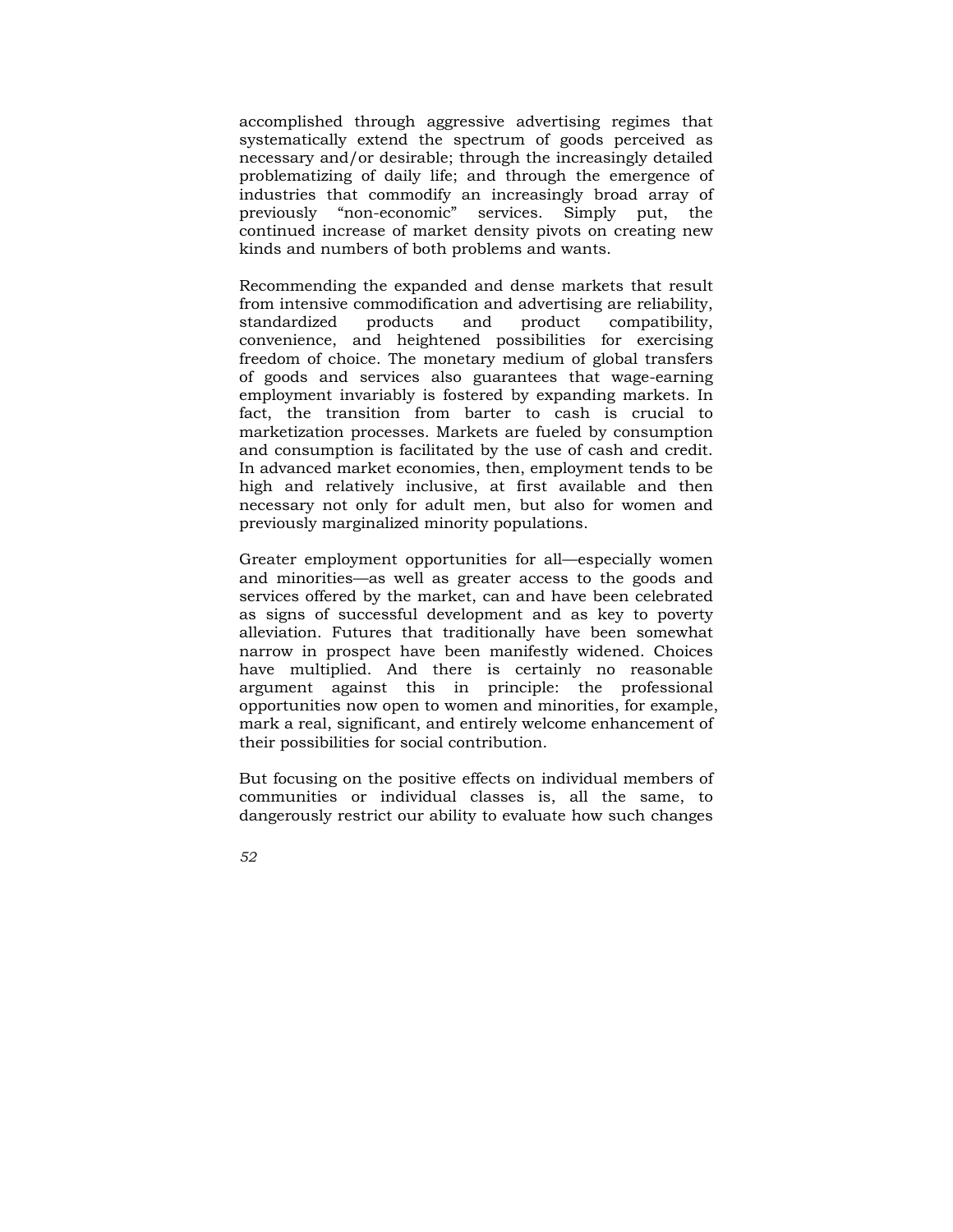affect qualities of relationship more broadly. It is to fail questioning whether we are better or worse off if increasing choice is taken as definitive—both necessary and sufficient for increasing freedom. Indeed, once the critical bias toward individuals is abandoned, it manifestly follows that if the poor are invariably worse off *in relative terms* as a result of the historical pattern of economic development sketched above, then they are in some significant degree also *relationally disadvantaged*.

It is not just that "old growth" production ecologies are replaced by more efficient systems. Their replacement signifies a loss of overall local productive diversity: the depletion of the personal and community resources required for responding to changing circumstances and meaningfully meeting local needs. People lose the distinctively different positions from which they were able to contribute directly to their own and others' welfare—a loss of capacities for innovation, for shared improvisation, for on-site learning, and for appreciating (literally adding value to) their situation. The globalization of both production and consumption values and practices brings with it an erosion of the differences that allow people to truly make a difference for one another. This is not—as feared by some early advocates for resisting or reversing globalization—because everyone is made "the same" and differences are completely erased. Rather, it is because the *meaning* of difference is radically altered as diversity is systematically translated into mere variety. Differences remain, but they no longer are relevant in the sense of contributing to making a meaningful difference.

For many, this statement will seem overstated, if not simply false. Although it is easy to idealize village life or preindustrial Arcadias, these are generally agreed to be just that: idealizations and fictions that bear little resemblance to what were often sordidly narrow ways of life. The Buddha's own description of his insight into interdependence as like coming across a lost and forgotten city is interesting in its association of urban life with vibrant appreciation of the interdependence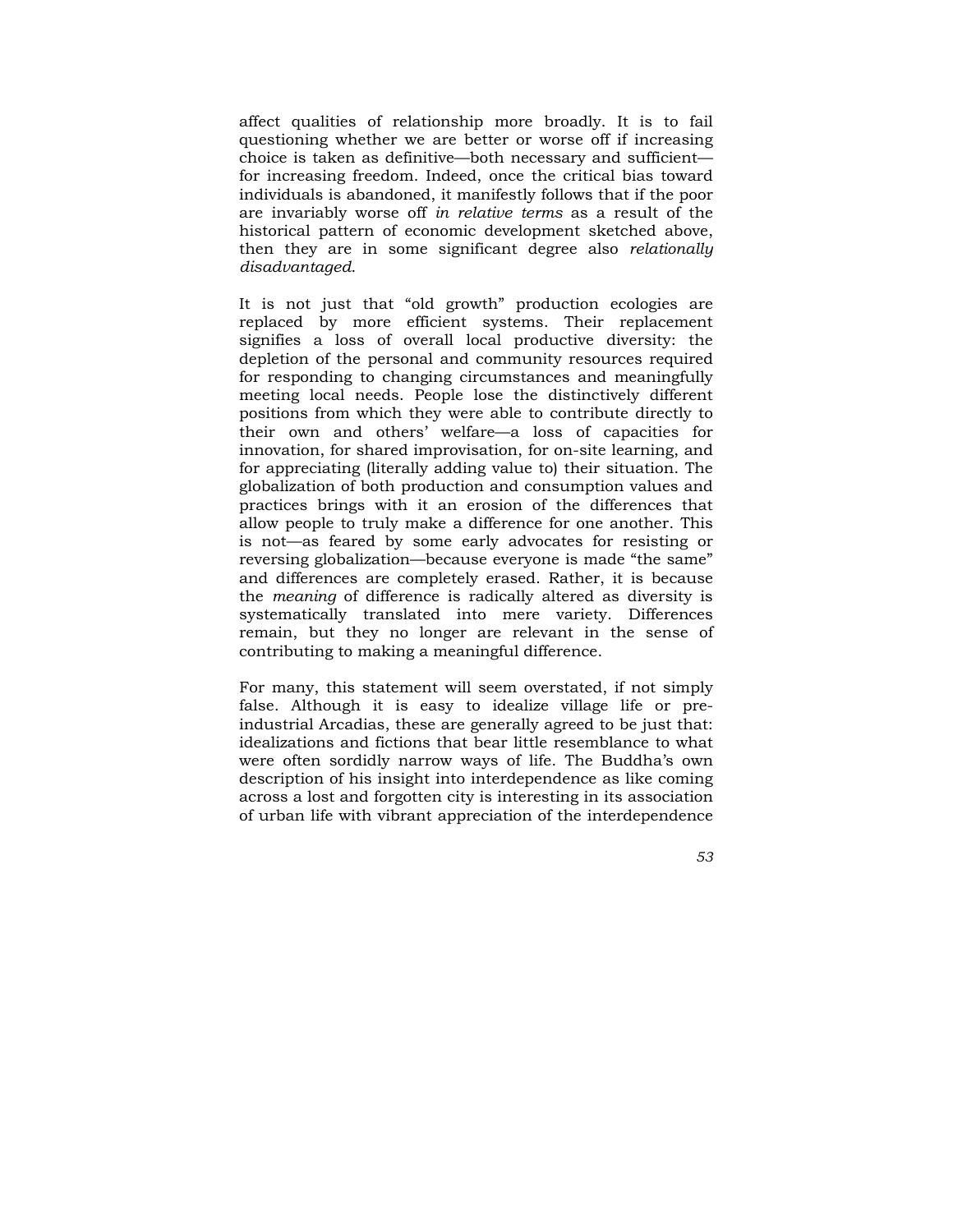among all beings. There is much to recommend contemporary urban life in terms of creative opportunities and lifestyle innovation, but also in terms of overall material security, longevity, and the availability of specialized expertise.

Yet, as made clear in the chronicle of socio-political collapse and urban decay that lies at the center of the *Cakkavatti-Sihanda Sutta*, there is nothing essentially liberating about urban environments. The fact that they promote specialization and a proliferation of new types of relationships does not mean that they necessarily promote increasing capacities for relating freely or exercising the kind of creativity that is both virtuosic and liberating. Following the analysis forwarded in the *Sakkapanha Sutta*, like pleasure, displeasure and equanimity, freedom can be conducive to either wholesomely virtuosic eventualities or the opposite. At least as understood in Buddhist terms, fully addressing the suffering that arises with poverty requires distinguishing between the disparate karma—the disparate patterns of outcome and opportunity—that result from exercising virtually unlimited freedoms of choice and from contributing freely.

The kind of trade and development now dominant in the world, and which underlie most poverty alleviation strategies, are functionally dependent on institutionalizing and valorizing consumption. Although workers engaged at any given point of the production and marketing process can intellectually or in abstract terms see their efforts as contributing meaningfully to the welfare of those who consume market-delivered commodities, the signal and culminating economic event and the answer to poverty is simply increased consumption. Trade finally signifies only a transfer of possession and the freedom it affords is the freedom of choosing between market-delivered alternatives. While such a freedom may well lead to a decrease of eventualities that are experienced as *akusala* or unwholesome, unskillful, and inexpert, it does *not* lead to the increase of eventualities that exhibit increasingly wholesome and skillful expressions of appreciative and contributory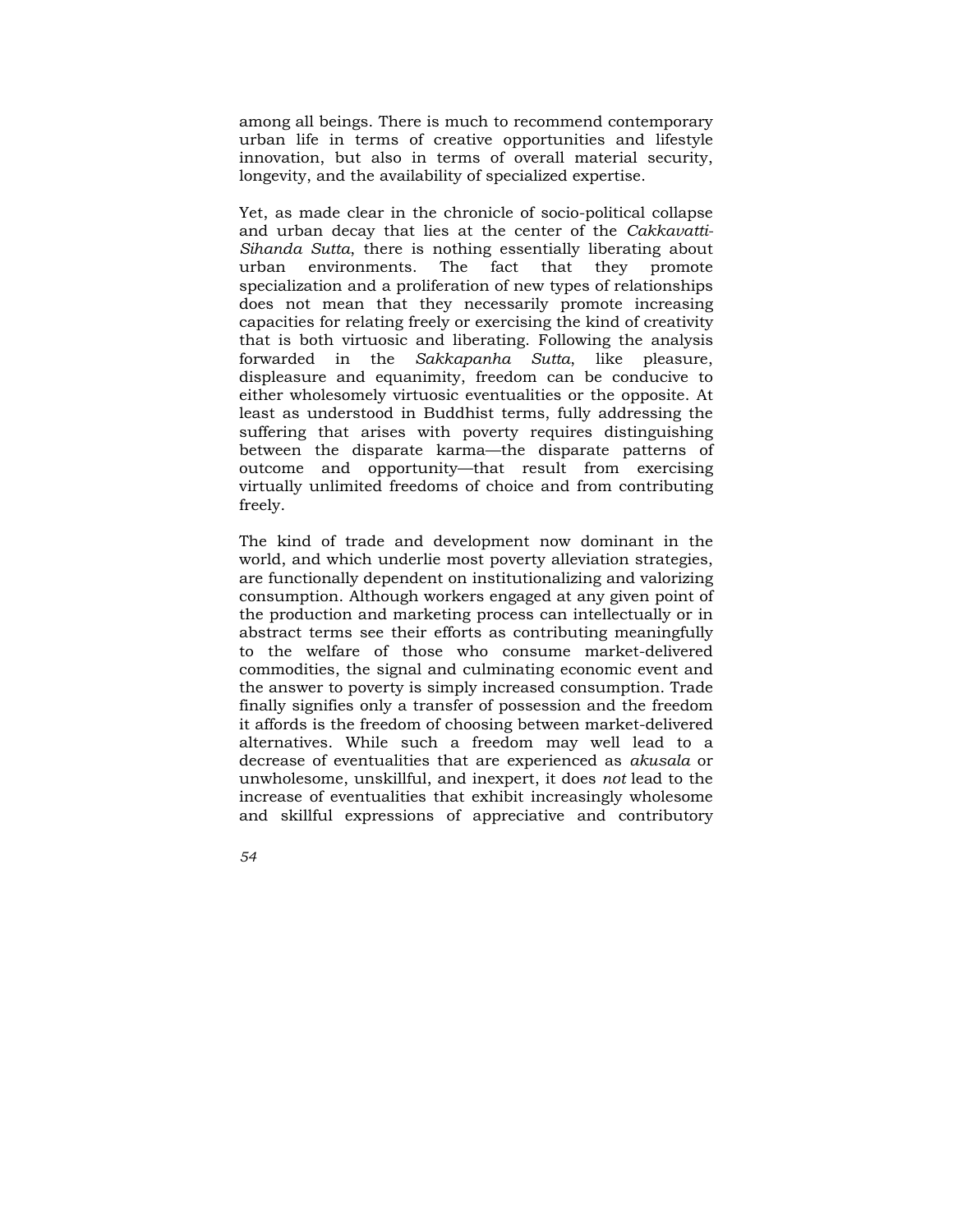virtuosity.

This is not primarily a function of deficiencies on the part of workers or consumers, but rather a dynamic necessity of present-day markets, based on the karma they establish through their embedded values. Because of the demands for expanded and increasingly dense markets, global scale trade compresses the utility of consumed goods or services to the smallest unit measure possible. Through the advertised inculcation of desire and through the constriction of the popular imagination, conditions are realized such that individual acts of consumption only fleetingly answer needs. The classic example of this is, of course, the institution of fashion (the history of which long predates the contemporary market, but at vastly restricted scales). Fashion effectively seeks to establish strict temporal, spatial, and cultural limits on product usefulness. But the phenomenon is quite general, and it is finally such compressions of utility that "open" the space required for multiplying choices. As a consequence of this, most goods, once acquired, are used very briefly, if at all. Even goods used frequently are seldom used to the point of being functionally worn out. Obsolescence—real or perceived—is crucial to growing markets. Yet, as markets become increasingly extensive and dense, consumers necessarily begin functioning as producers of waste. Or, more graphically stated, they begin to serve as organs of elimination by means of which the (material and experiential) residue of profit making is summarily disposed.

#### **Poverty: The Most Egregious Economic Externality**

This brings us to the crux of why growth driven economic development ironically brings about greater poverty. The imperative of growth driven economic development is to maximally extend and deepen market operations. This is an imperative to commodify as many existing types and patterns of goods and services as possible, but also to create new wants (both desires and perceived needs) and new kinds of problems (open to market solution). Necessarily associated with the ratcheting up of commodity consumption are rising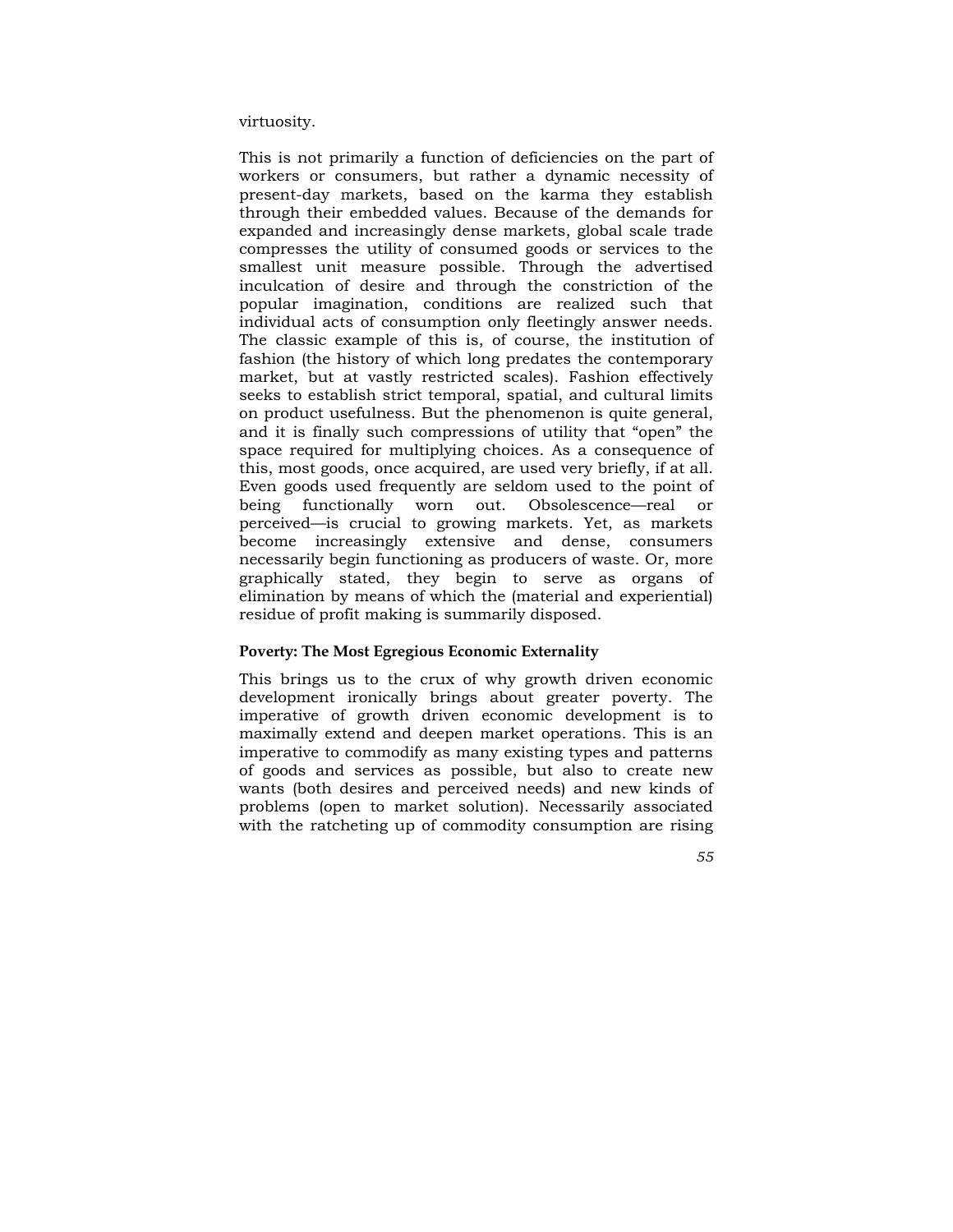income and employment levels and general progress in terms of broad human development and security. Material poverty, as measured by low income, lack of access to goods and services, and restricted life and livelihood choices, is clearly mitigated, even if populations at the lower end of the income spectrum are—in relative terms—disproportionately disadvantaged by rapid growth and development.

Also associated, however, with the maximization of market extent and density is a minimizing of the gap between consumption and waste. Starkly stated, the cost of being able to choose among almost infinite arrays of goods and services as a market-enabled consumer is the loss of meaningful opportunities for *appreciation* or *adding value*. This qualitatively affects a wide range of relationships. It means the loss of sustained opportunities for caring-about and caring-for one's situation and those with whom it is shared. It means the loss of opportunities for creative enhancement, or for contribution in more general terms. It also means the loss of opportunity for edifying conduct—for endeavors that add value to oneself or that effectively put one in a more valuable position.

If poverty is understood in Buddhist terms as a chronic condition of contributory impasse rooted in the breakdown of appreciative and contributory mutuality—an occlusion of emptiness or mutual relevance in social, economic, and political terms—then virtually alloying consumption and the production of waste cannot help but generate poverty. It cannot avoid systematically converting diversity into mere variety and eroding our personal and communal capabilities for making meaningful differences to and for one another.

The karmic implications of consumption-to-waste driven production of poverty are most clearly and powerfully illustrated in the dynamics of the attention economy that began consolidating over the past quarter century in postindustrial societies and that is now a global phenomenon. In this still emerging economy, it is no longer material goods,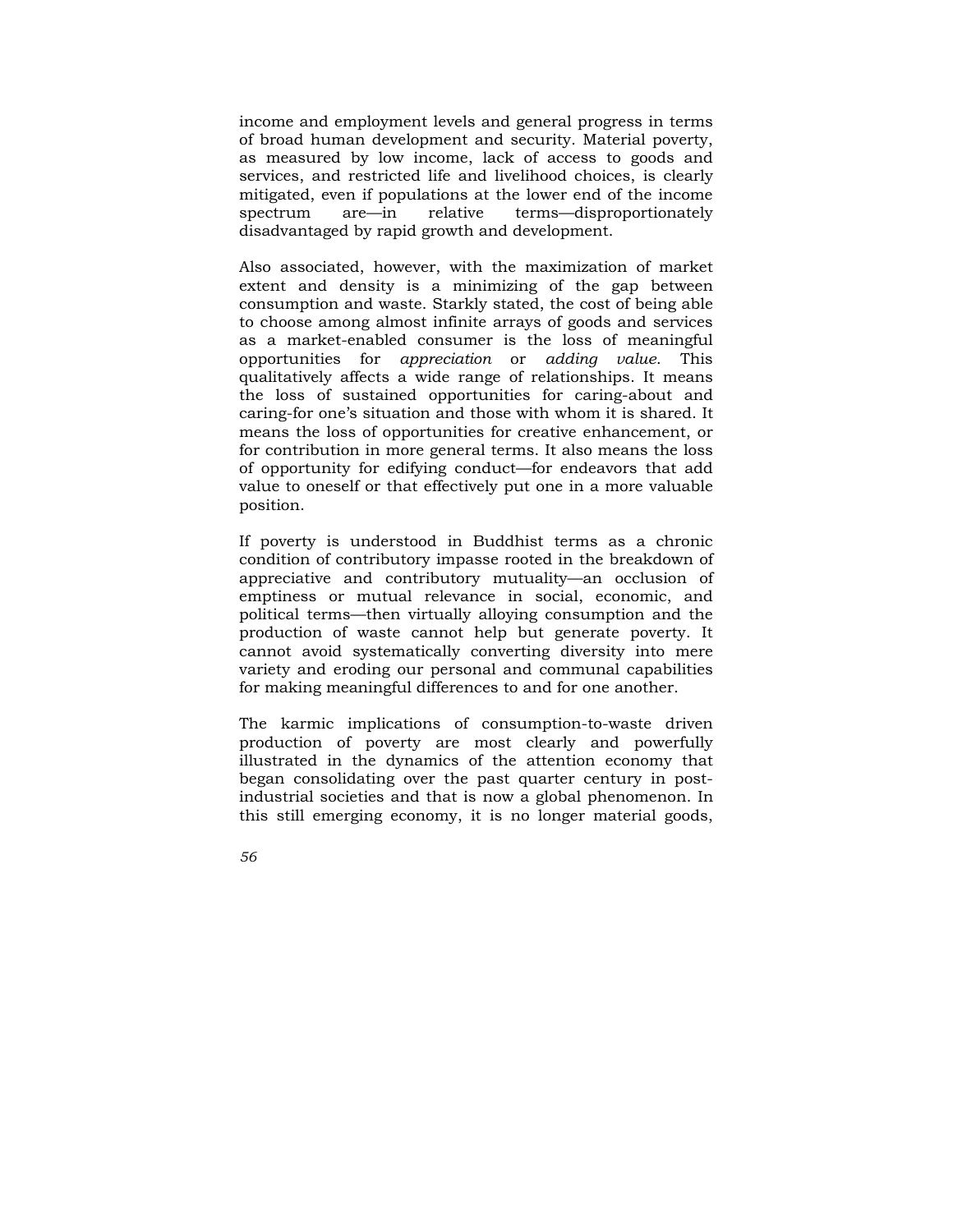services, or information/knowledge that are the most basic resource commodities, but attention itself. Lasting goods and services are no longer the focus of production, but rather the production of inherently fleeting meanings. In such an economy, "value-added" signifies nothing more or less than attention captured. As attention is systematically exported from local contexts (family and community, for example), primarily through intensive mass media consumption, it is no longer available for appreciating and contributing to one's immediate situation. It is, with respect to contributing to the welfare of one's family, neighborhood, or local community, attention wasted.

In much the same way that the conversion of capital to money allows its maximally fluid distribution, the attention economy effectively converts awareness from a qualitatively complex relationship to a minimally structured—that is, minimally committed—energy source. As the attention economy grows, personal and community capabilities for sustained appreciative and contributory virtuosity diminish. World Health Organization projections of an epidemic increase of depression in developed and developing economies (already rated as the most important factor of morbidity and lowered life quality of women in the developed world) is a particularly chilling commentary on the correlation of prevailing development processes, their social ramifications, and the erosion of meaning-making capability.

The consumption of mass media commodities lies at one end of the spectrum of goods and services afforded by global markets and growth-driven economic development, and exhibits with particular force the ironic effects of market- and growth-driven strategies for poverty alleviation. The range of choices provided by the mass media for directly managing or controlling the content of one's experience, while not infinite, is practically unlimited. In consequence, acts of mass media consumption have an undeniably high probability of being effective at literally *alleviating* the experience of (especially material) poverty. Such acts manifestly and immediately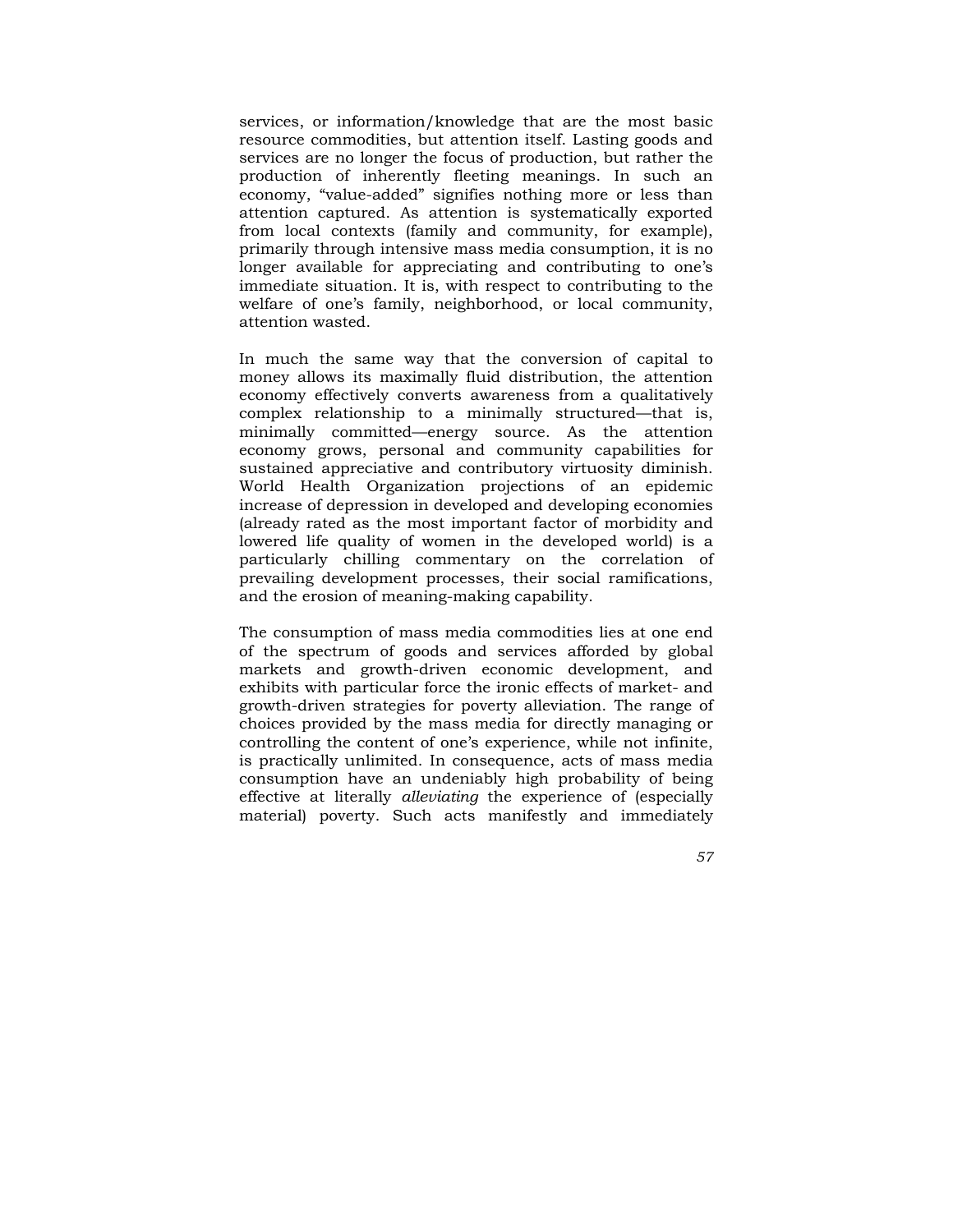make life more *bearable*. And, indeed, this is part of the problem with such acts. They are literally immediate: they absorb attention energy and with minimal opportunity for building relational capacity, convert it to waste. They close the space needed for sustained cultivation of virtuosity. By exporting attention from the locally current contexts in which it could be turned to the cultivation and consolidation of appreciative and contributory resources, mass media consumption establishes conditions that prohibit *eliminating* poverty. As is the case with all patterns of consumption that lead to the contraction of opportunities for adding value to our immediate situation, media consumption institutionalizes conditions under which *bearing poverty will be unavoidable*.

It should be noted that the effects of such patterns of consumption—the karma that they establish—are much more pronounced for the poor than for the rich. This is not only because the poor are circumstantially disposed to pay greater attention to cheap and readily available mass media commodities as a way of managing their experience. For example, the poor are much more likely to avail themselves of fast food and to bear the health and aesthetic costs of doing so. Being poor also means being positioned only to purchase commodities of the sort that immediately decrease in value the moment they are purchased.

This is most obviously true of fast food. Unlike a gourmet meal that might be remembered for a lifetime, spur increased culinary creativity, or open new imaginative vistas, fast food is almost immediately and entirely converted to (low quality) bodily energy and waste products. But the same is true of groceries, clothing, household goods, appliances, and so on. The instant these goods are purchased, they decrease in value—a fact that anyone wishing to sell even a one-day old automobile well understands. The rich, however, are able to *invest*. That is, they are able to purchase goods (for example, works of fine art and jewelry, stocks and bonds, and businesses) and services (for example, elite university educations or life-skills training) that have, at least, the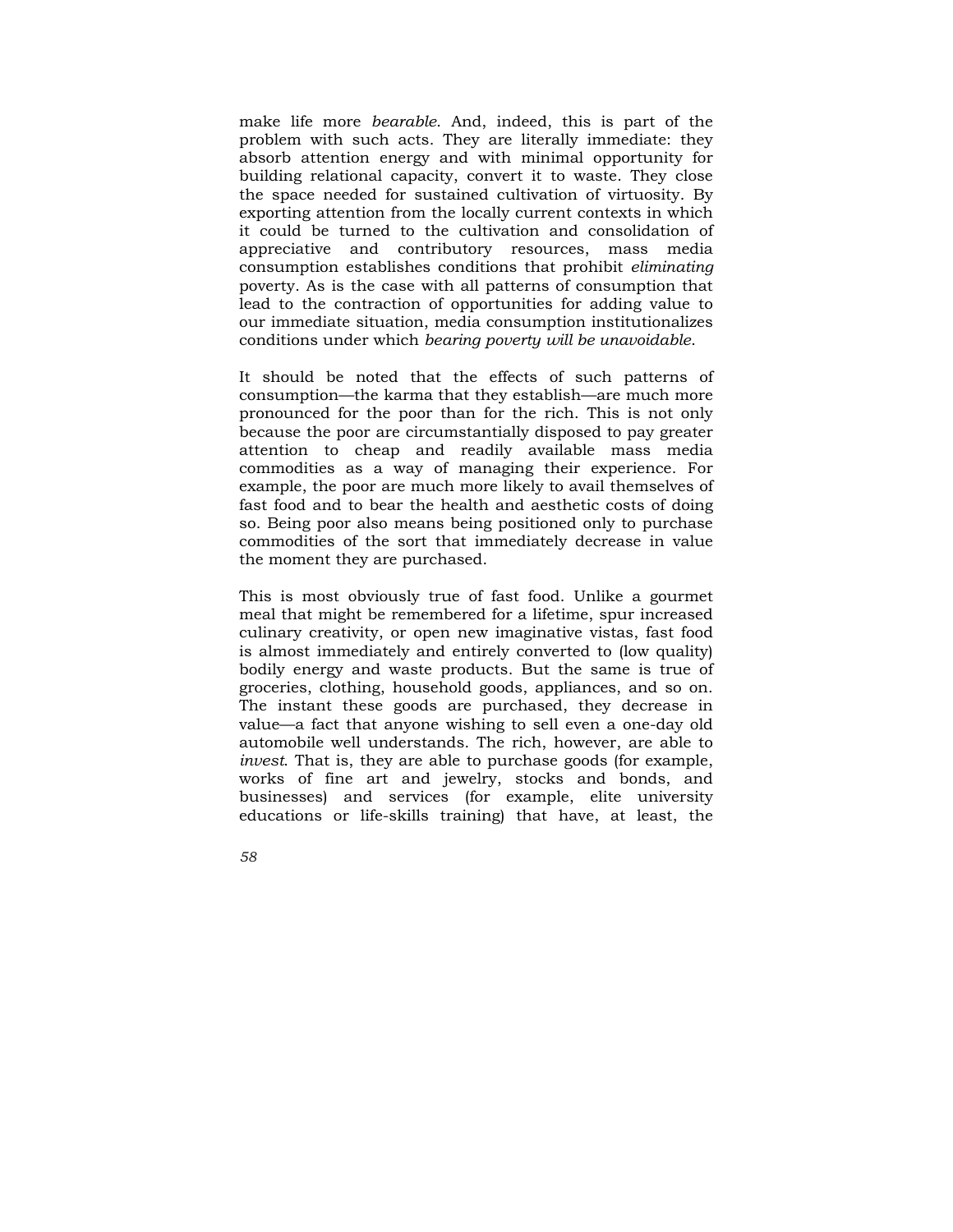potential to increase in value over time. The ability to invest is one of the reasons that micro-loans work as well as they do. Micro-loans allow the poor to cut sufficiently through the contributory impasse in which they find themselves to realize real gains in both absolute and relative terms. Whether this investment is carried out wisely or unwisely will, of course, determine the economic outcome. But in terms of immediately broadening or deepening the capacities for relating freely that are *experienced* by the poor, micro-loans are remarkably effective. The experience of Hindu untouchables that have followed the example of B. R. Ambedkar in converting to Buddhism suggests that the removal of conceptual limits to investing in one's own capacity for self-enhancement can be just as, or more, effective in exiting the severest kinds of contributory blockage as micro-loans.

But such approaches will, at best, serve to alleviate the poverty of specific populations or members of populations. Alone, they will not address the total structural conditions that presently insure that while poverty may seem more bearable in relative terms, it will be no less widespread or karmically debilitating. Insofar as such approaches do not address the social, economic, cultural, and political systems that have institutionalized the conditions of poverty, they will not be capable of truly eliminating poverty in the fullest sense. The key to doing so is to take overall patterns and qualities of relationships and the values inflecting them as the basis for evaluating prospects, policies, and practices for poverty elimination. Alleviation, while it may be better than nothing, is by no means good enough.

#### **Some Practical Implications**

As evidenced in the cautionary tale embedded in the *Cakkavatti Sihanda Sutta* and in the *Sakkapanha Sutta*, whether a particular strategy or practice for relieving poverty is finally constraining or liberating depends on whether it is directed in alignment with ignorance (*avidya*), fixed habit formations (*samskara*), and craving desires (*tanha*), or with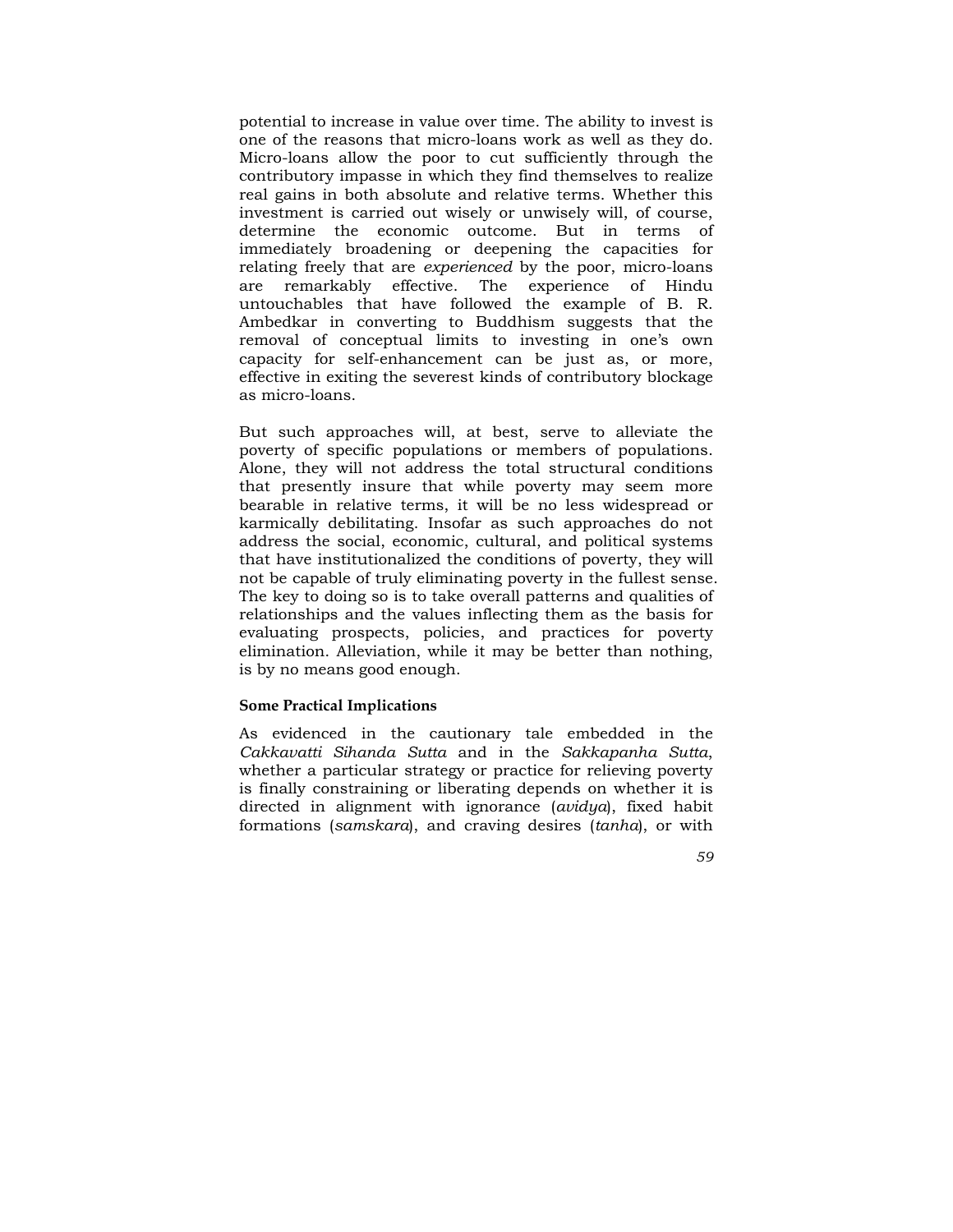wisdom (*prajna*), attentive mastery (*samadhi*), and moral clarity (*sila*). Development, in the broadest, Buddhist sense, should consist of movement toward realizing patterns of relationship that serve to bring increased productive diversity—that is, patterns of mutual contribution that appreciate or add value to an irreducibly shared situation. Development is then consonant with, and is deepened through, cultivating wisdom, attentive mastery, and moral clarity.

As stated earlier, such a view of development can be seen as an implication of the traditional Buddhist valorization of bodhisattvas (enlightening beings) and skilled relational attunement (*upaya*). In Chan Buddhist terms, development should bring about increased commitments and capacities for "according with any situation, responding as needed" (Ch.: *sui-shih-ying-yung*). This suggests seeing the path of liberating trade and development as a particular manifestation of the path of realizing the emptiness of all things—that is, realizing the potential of all beings for mutual relevance or meaningful difference. It is a path that can be taken up anywhere and traveled without end. Truly liberating trade and development promote opening ourselves *to* one another in that utterly proximate way needed to truly make a difference *for* one another. They mean committing to extending/enhancing community rather than expanding/deepening markets. They mean achieving high contributory and productive diversity, not high commodity variety and consumption density. Only in this way is it possible for each and every one of us to realize that the very place in which we find ourselves is a place of immeasurable meanings and value. This is the ultimate meaning of fully alleviating or eliminating poverty.

What, however, is the practical relevance of such an extraordinarily ambitious goal? Is it possible to translate the "ultimate meaning" of fully alleviating poverty into policies that will concretely and appropriately transform existing practices and institutions? That such a translation process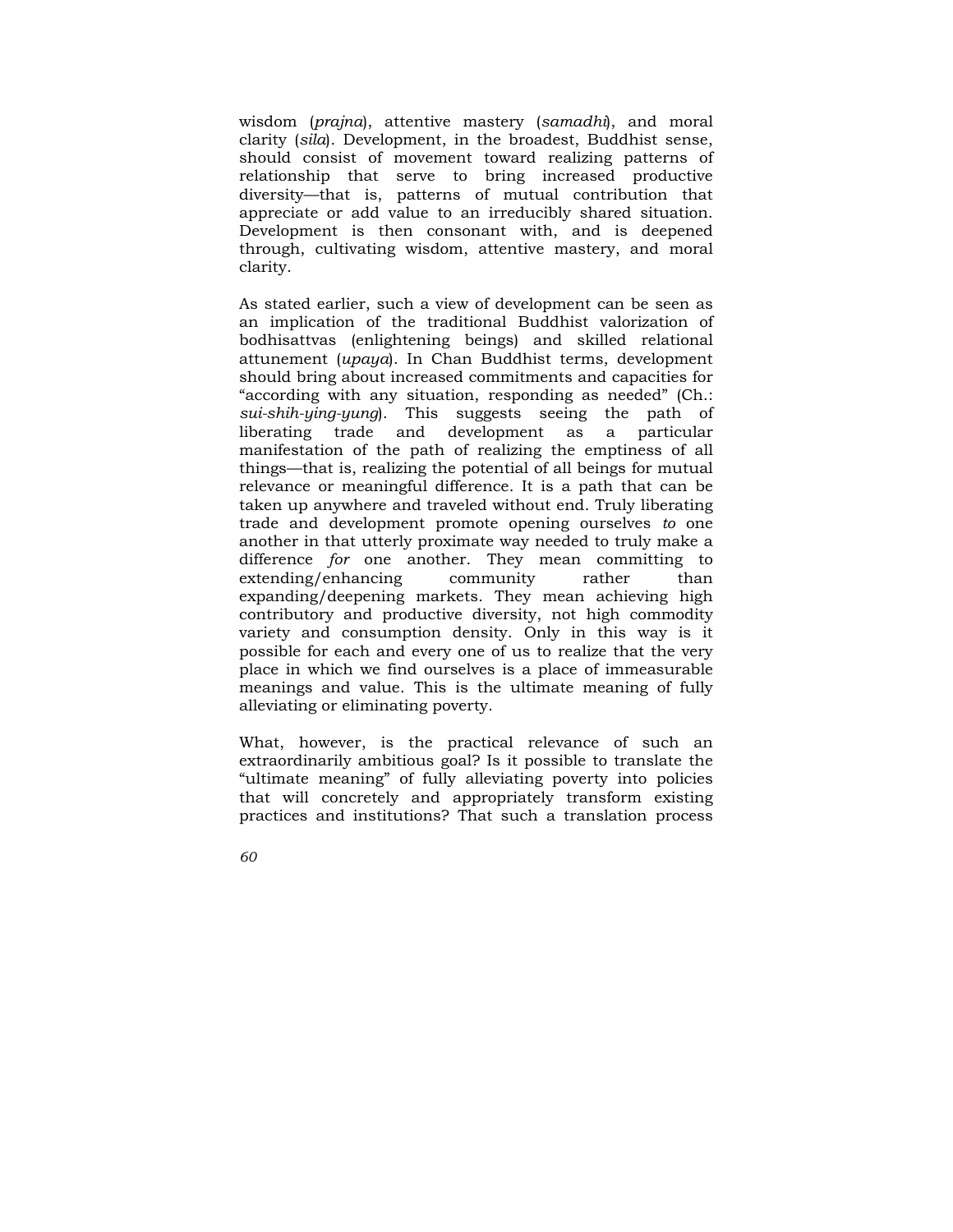should not prove impossible is given indirect warrant by Nagarjuna's assertion that while there is a crucial difference between conventional truth (*lokasamvritisatya*) and ultimate truth (*paramarthasatya*), it is only on the basis of everyday practices (*vyavahara*) that ultimate meaning can be taught (*Mulamadhyamikakakarika*, Ch. 24). That is, the ultimate truth or meaning of poverty must be expressible in everyday practices.

A useful general framework for carrying out such a translation can be gleaned from the fourth chapter of the *Lotus Sutra*. Here, there is recounted a story in which a wealthy father skillfully draws his long wayward son back into the family and a position to be able to claim his rightful inheritance. The son has been so long absent and has fallen into such poverty that he no longer recognizes his ancestral home or his father. Homeless and indigent, he first thinks to go begging at an estate that—unknown to him—is actually his own inheritance. But on seeing his father and the work being carried out on the premises, and fearing being drafted into forced labor, he thinks it better to go to the village of the poor and seek work and subsistence there.

Recognizing his son at a glance, but also his son's lack of readiness to return to his rightful place, the father initiates a gradual process of drawing his son out of poverty and back into the family. This process consists of bringing out his son's talents and innate virtues in the context of a scaled series of work activities, with each new activity entailing both greater responsibilities and greater opportunity for building up a sense of valued placement as a contributing member of a complex and thriving business and trade community.

It is an important point of the narrative that the son is poor as a function of his own ignorance. His poverty is a result of not understanding the true nature of his connection with his father—hence his departure from the family as a youth—and of being ignorant of any meaningful connection whatsoever with his family and its estate. In less metaphorical terms,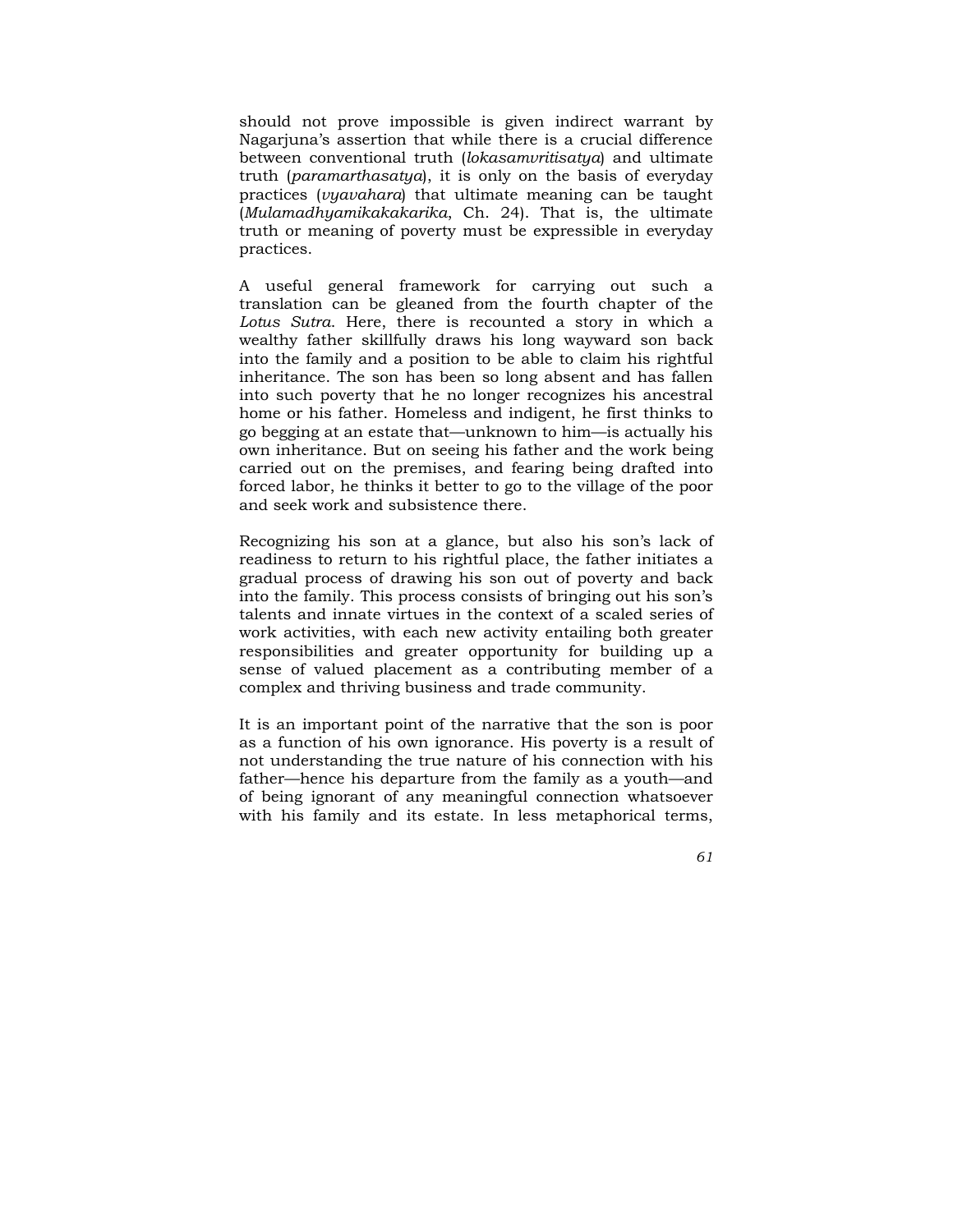poverty arises through values-intentions-actions that occlude awareness of the interdependence among all things and that thus inflects interdependence in an akusala or unwholesome manner. But the narrative also makes clear that poverty is not just a result of the values-intentions-actions of the poor. The father, too, has no idea of the whereabouts of his son until he appears, as if by accident. The village of the poor in which the son thinks to take refuge from forced labor for the wealthy—a refuge that he sees as at least guaranteeing his subsistence needs—is clearly a "world apart" from that of his family and its businesses. The ignorance is mutual and the karma for the occurrence of poverty is shared.

The shared karma between those who are poor and those who are wealthy is not limited to the arising of poverty. It also extends to the alleviation or elimination of poverty. The turning point is when the son's good karmic roots bring him into view of his father who recognizes him instantly, seeing beyond the conditions of poverty masking his son's true nature or relational capabilities. Poverty arises, takes root, and persists only to the extent that its conditions are ignored by those not yet poor. Poverty does not just happen. It is not a simple function of purely natural conditions like a drought. Poverty is a complexly afflicted quality of life that is always in some degree inflicted. As the *Lotus Sutra* story stresses through the trope of forgotten paternity and as was central to the drama of the *Cakkavatti-Sihanda Sutta*, since the poor are afflicted with poverty only because they are not properly attended by those not yet poor, poverty is inevitably at once ironic and tragic.

The solution to poverty given metaphorically in the *Lotus Sutra* has two major dimensions: first, discontinuing ignorance of the poor and making a place for them within the overlapping and integrated contributory networks of the local socio-economic and natural ecosystems; and secondly, providing the poor with clear avenues for mounting contributions to those ecosystems. An important element in the *Lotus Sutra* narrative is that alleviating and eventually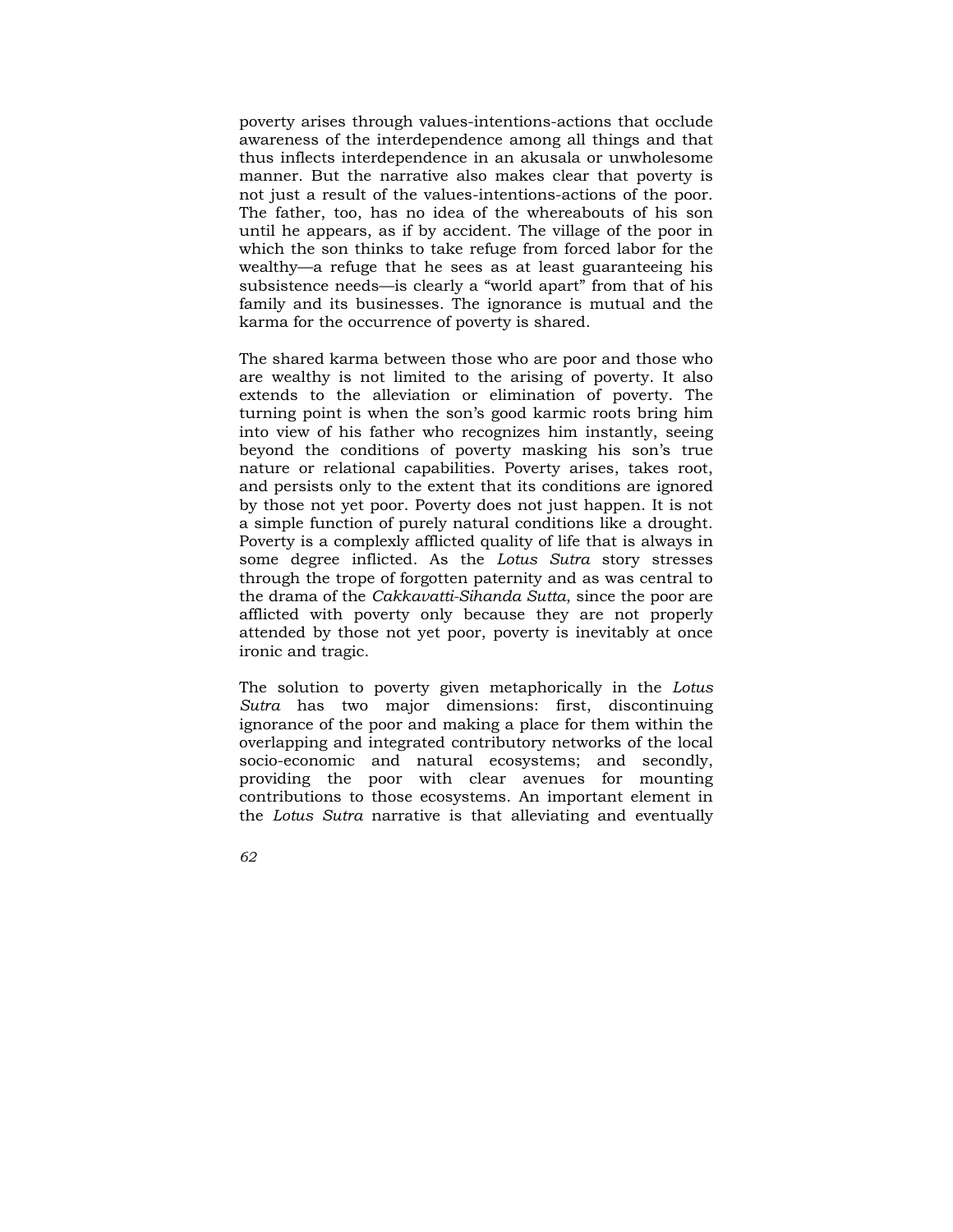eliminating poverty involves drawing the poor into increasingly responsible positions that allow them to make an ever more significant difference for others, but also for themselves.

There is much that is policy relevant in such an understanding of the basic dynamics of poverty alleviation. First, and very much in keeping with the karmic liabilities that formed the ironic core of the depiction of social collapse in the *Cakkavatti-Sihanda Sutta*, poverty alleviation cannot be accomplished through one-time, one-way gifts or welfare state supports. More positively framed, the provision of material or financial welfare (in the form of simple handouts) does not establish sufficient relational connections between the poor and those who are not for the poor to truly benefit. By themselves, material or financial *means* for exiting poverty are not enough. Much more important, in actuality, is the provision of concrete and well-defined contributory opportunities for the poor.

As illustrated in the *Lotus* story, it is not that the poor are unaware of the world that has set them apart. They can approach that world—the world of full employment and business and trade, for example. But they cannot imagine how they would fit into such a world—not, at least, without being even further disadvantaged. As poverty deepens, it begins effecting an atrophy of imaginative capacity that renders the poor less and less capable of seeing the possibilities in a given situation. Poverty means being in a poor position to appreciate present opportunities, to see how a situation can be opened up for sustained flourishing.

It must be immediately stressed, however, that this imaginative atrophy is not primarily rooted in any lack of individual intelligence, creativity, and insightfulness among the poor. It is function of *relational constriction*—the systemic shrinking and closure of relational possibilities that is a signal manifestation of the suffering associated with deepening poverty. In the *Cakkavatti-Sihanda Sutta*, this is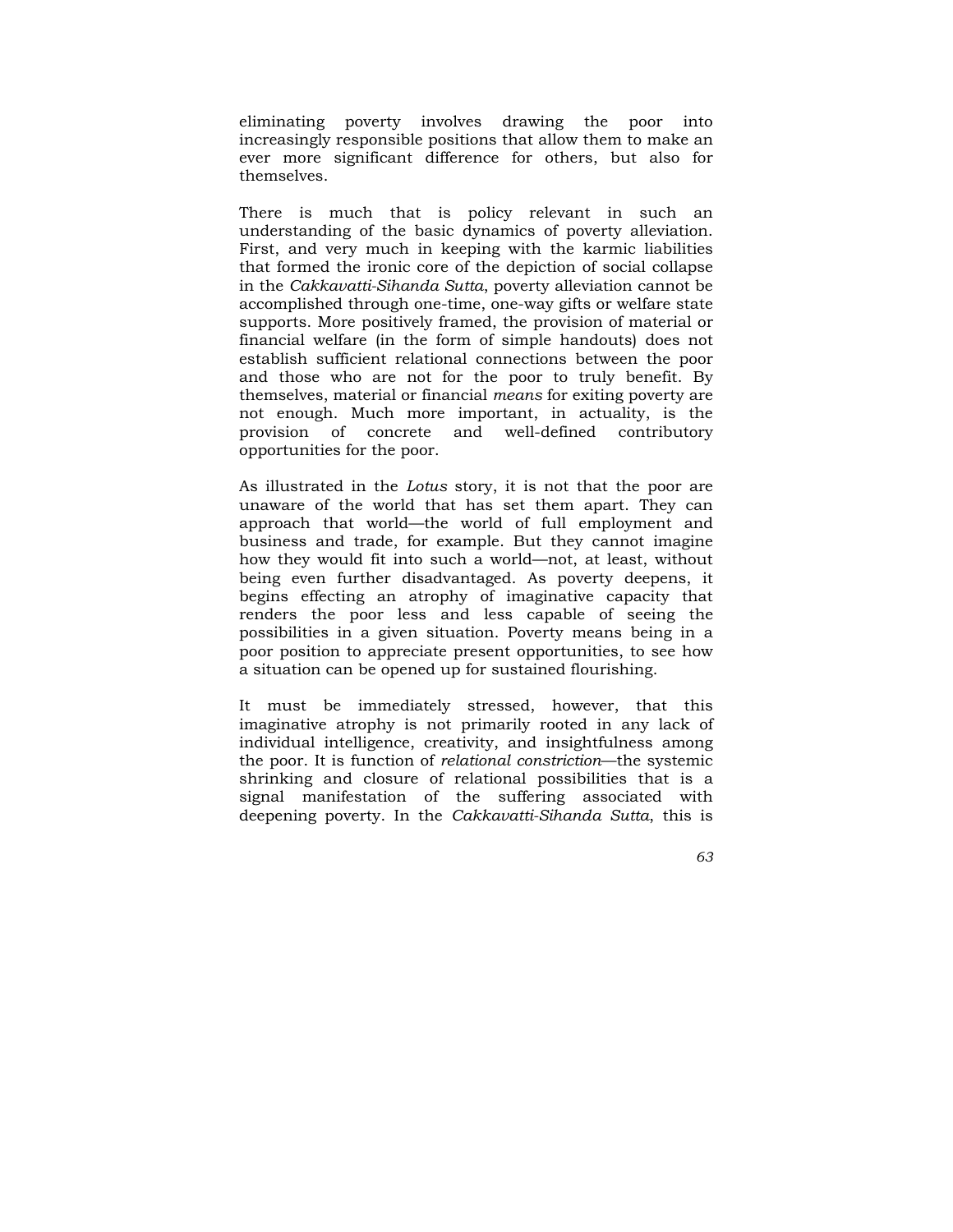metaphorically represented in the rapidly decreasing lifetimes and vitality that accompany poverty-triggered social collapse. Increasing poverty brings with it decreasing relational scope, shorter spans of sustained attention, and eventually severe crises of commitment.

As is true for addressing the atrophy of physical abilities, the counteractive to poverty-induced relational constriction and imaginative atrophy is to steadily build up strength through a clear and open pathway or trajectory of incremental capability development. This need not mean a top-down, expertly designed program for the "improvement" of the poor. Such plans—like those of the hapless king in the *Cakkavatti-Sihanda Sutta*—can very easily backfire if the values embedded in them are not consonant with the needs of those who are intended to benefit from them. Indeed, if the problem is an atrophy of relational imagination and creative capability, it is quite clear that this cannot be "given" to the poor. The task is to provide concrete and clear relational openings for the poor to develop their appreciative and contributory resources, while at the same time drawing them into sustained attention training, building the basic resources needed to develop and sustain appreciative and contributory commitments.

A major implication of this is that there must be a clear absence of structural limits, from the perspective of the poor, for building and exercising appreciative and contributory virtuosity. There must, in other words, not be any institutionalized ceilings that cap the enhancement of both commitments to and resources for offering. Insuring, for example, that the poor have ready access to low wage jobs, but nothing more, may alleviate the worst of material poverty but will not bring about the ultimate elimination of poverty. Providing education through secondary school is valued and valuable to the extent that it leads to enhanced employment opportunities—opportunities to offer new abilities and knowledge. But if such employment opportunities are not available and people are effectively forced to work in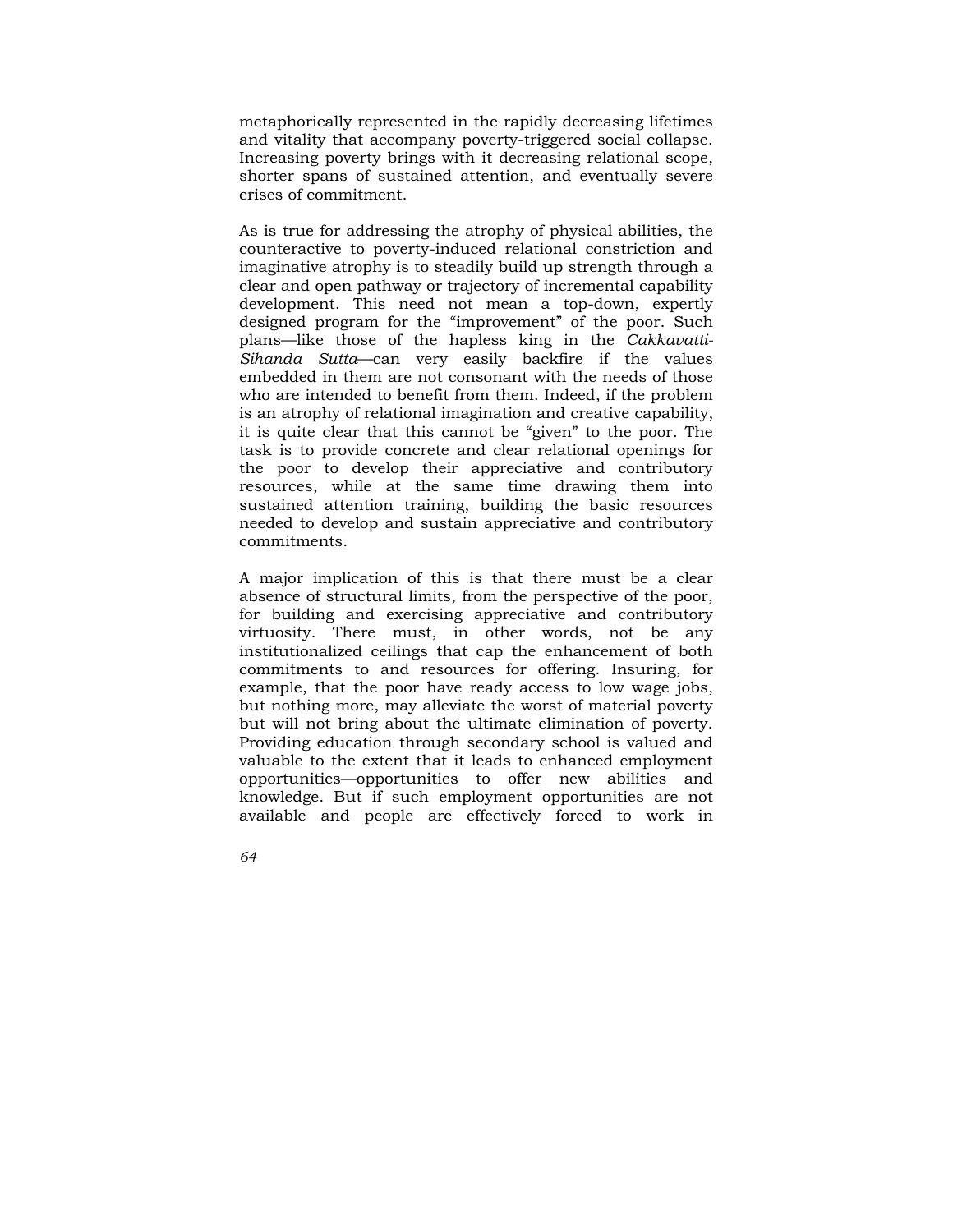capacities that are not challenging, their imaginative capacity will again atrophy and their poverty will become further entrenched.

It is in connection with employment that the karmic liabilities of understanding freedom in terms of choice come most clearly into focus. Poverty alleviation initiatives that center on job creation are strategically committed to providing employment options and increasing individual and gross national income levels. Such options and income increases are measurable in purely quantitative terms, and this would seem to imply that poverty alleviation is or can be measured similarly. However, options are not the same as opportunities and—especially as defined in Buddhist terms—poverty is not essentially a function of low income. The sheer number of available jobs—the vast majority of which may be low-wage and unskilled—is not a measure of the *qualitative* possibilities for relational enhancement that are indicative of robust employment *opportunity* and the sustained enrichment of appreciative and contributory resources on which the promise of poverty elimination ultimately depends. Being free to choose among (typically low-wage) job options is not the same as being personally enabled and structurally empowered to relate freely in the context of any given situation, as it has come to be.

Poverty alleviation must, that is, be both driven by and measured in qualitative, relational terms. Globally, perhaps the clearest mandate for moving in this direction is given in the Bhutanese development agenda of increasing gross national happiness, not merely gross national product. This agenda effectively insists that happiness, and not growth, serve as the signal value of development. Although the specific concept of happiness to which appeal is made will clearly affect the karma associated with such a development agenda, it nevertheless represents a decisive turn away from the quantitative value of growth toward a value—and hence a pattern of outcomes and opportunities—that is irreducibly qualitative.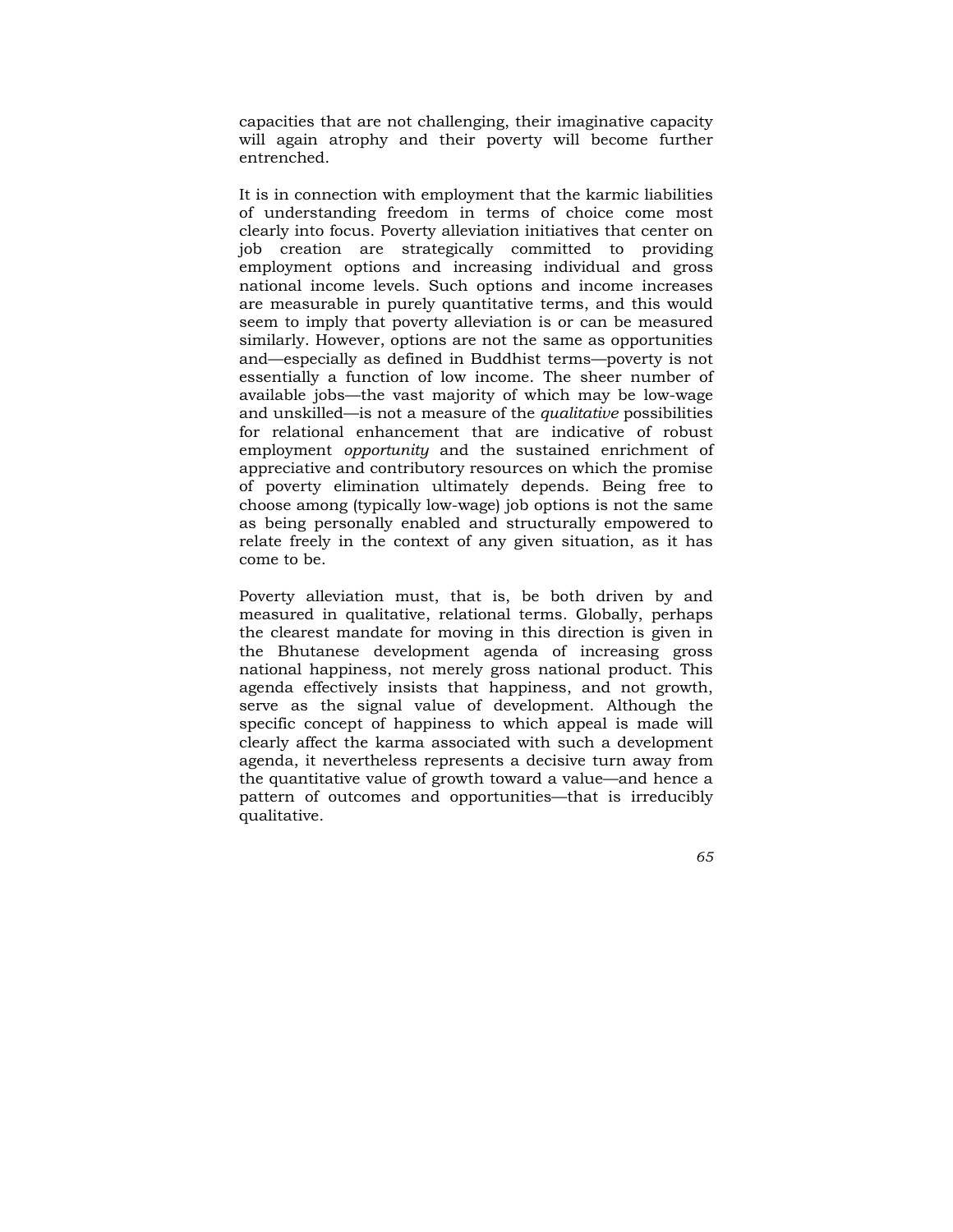### **Issues of Measurement**

This raises, of course, serious questions about measurement. How might a qualitatively oriented poverty alleviation initiative be reliably and accurately evaluated? What measures might be used to gauge even relative success and failure? Here, it is perhaps sufficient to simply argue for the possibility of measuring poverty alleviation in irreducibly qualitative terms since the most virulent critics will insist that any such measurements will unavoidably be subjective in nature and thus inevitably open to objective contest.

As Thomas Kasulis has pointed out in the context of working through the heuristic implications of distinguishing between intimacy and integrity oriented cultural dispositions, evaluations that are explicitly both qualitative and objective are entirely familiar. They form the core of judging, for example, gymnastic, musical, and artistic competitions. Doing so requires intimate knowledge of the activity being judged—a knowledge that is experientially and relationally acquired and conditioned, and yet that is also profoundly consensual. The same will inevitably be true of judging or evaluating qualitatively driven poverty alleviation initiatives. The most reliable, insightful, and objective judges will be those who have mastered the relational capacities and resources relevant to the qualities or values in question.

Given the dynamics of poverty generation and elimination—at least as understood in the Buddhist terms that have been suggested in this paper—it would seem that skill in offering would be one well-defined relational nexus through which a poverty alleviation initiative might be qualitatively and yet objectively assessed. The skilled performance of offering, in other words, can be reliably indexed in terms of appreciative and contributory virtuosity.

This said, however, care must be taken to keep in mind the implied caution given in the *Sakkapanha Sutta*: even such valued qualities of relationship and experience as happiness and equanimity can, under certain conditions, be conducive